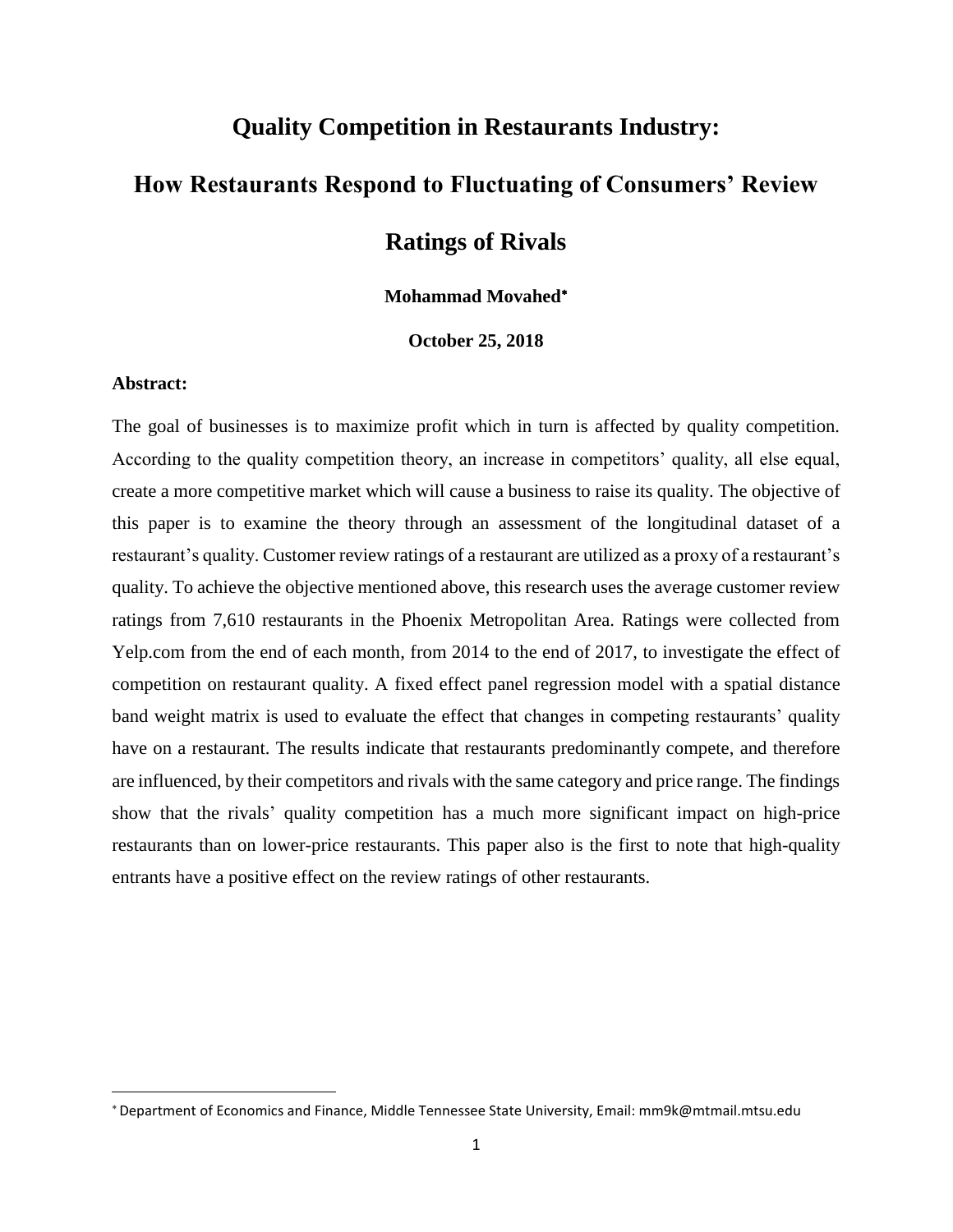### **1. Introduction**

How does a firm respond to competition? In many businesses, quality and price are the two major components of spatial competition among the services they offer. In price and quality competition, high quality is associated with high prices and low quality with low prices (Chioveanu 2012). Since low-quality businesses can eventually shift into a different quality, a higher price business with a higher quality needs to continue to raise the quality as well to ensure the expected profit. At equilibrium, businesses with different prices can compete with each other through quality. The symmetric equilibrium of different consumer tastes causes a positive expected profit for businesses. When a new firm enters the market, nearby incumbent firms may increase their quality up to a higher level to retain their customers. This quality competition procedure is an intriguing research area for industrial organization economists as well as urban economics researchers.

In the case of restaurants, an owner can attract more customers by either lowering prices or increasing quality. As the demand for restaurants increases, quality has become one of the most critical factors in evaluating customer satisfaction. Quality, therefore, is endogenously chosen by restaurants (Berry and Waldfogel 2010). If two restaurants have the same price, higher quality can make one restaurant successful if their business is in the same location as a rival. In this way, being aware of the quality expected by the customers gives the restaurant an advantage in the highly competitive market. The most likely scenario is that competition shifts the quality of restaurants simultaneously, and, as a result, they adjust the quality based on the quality of competing restaurants.

Needless to say, it is difficult to measure the quality of restaurants. I argue, however, that customer reviews can serve as a proxy for the quality of restaurants. In recent years, reviews have become a vital key to the success of restaurants. That is why restaurant owners need to be aware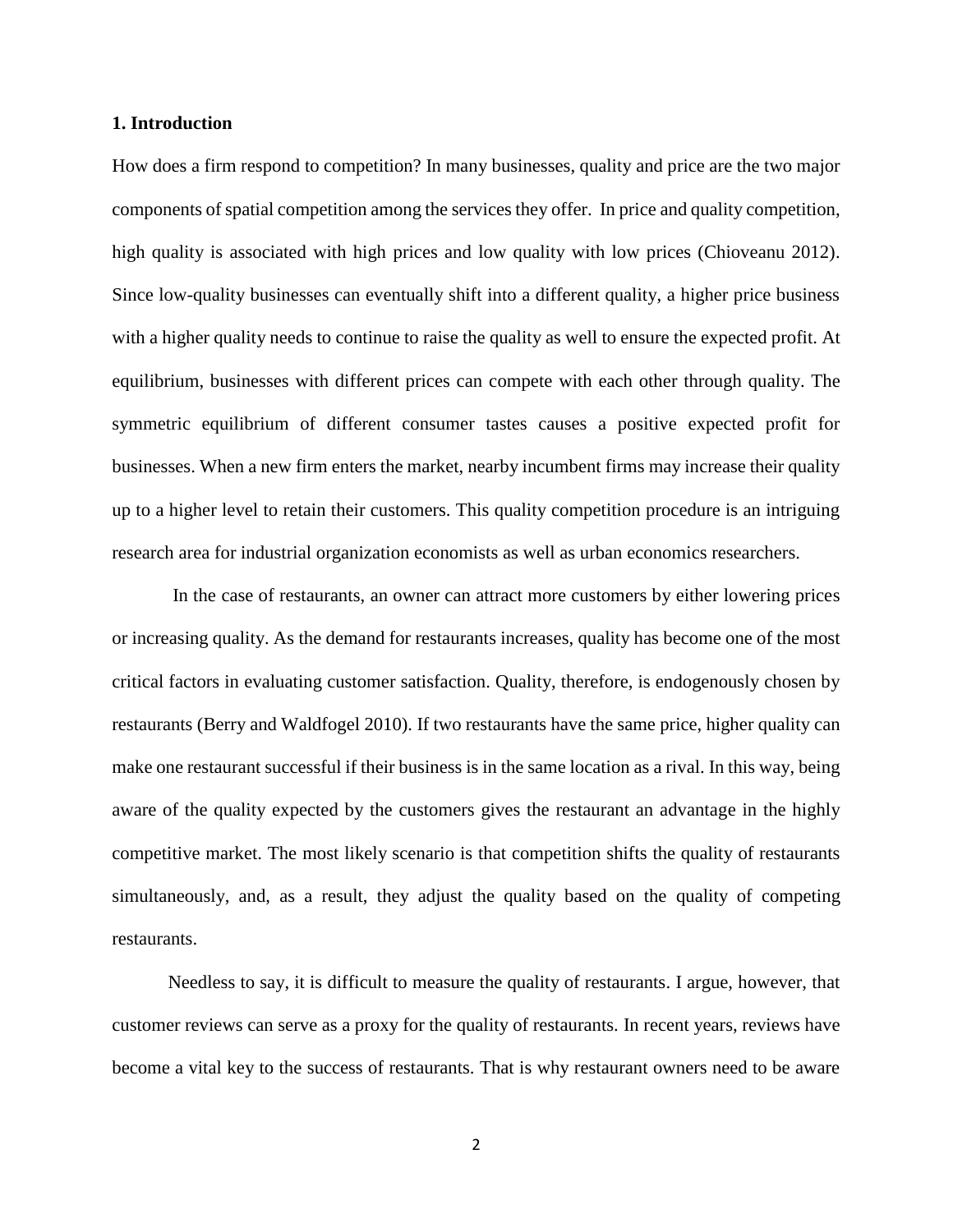of the influence of review websites such as Yelp, and the role that they play in popularity and profitability of their restaurants.

The ambiguous evidence of competition based on quality among restaurants leads me to investigate this relationship further. In light of recent evidence, the present research outlines the impact of competition on the quality of firms in the restaurant market by utilizing the customers' review ratings of Yelp as a proxy for restaurant quality. In this study, I intend to present empirical evidence regarding the dynamic spatial effect of competition on quality among restaurants. This paper improves present empirical research of quality competition by focusing on the dynamic quality competition between restaurants. Using a panel dataset of 7,610 restaurants in the Phoenix Metropolitan Area, this paper looks to answer the following questions: "Does a shift in the quality of rivals influence a restaurant's quality," " Do restaurants with the same category and price have a higher effect on each other," and "Do high-quality entrants have effects on the incumbents' decision to increase their quality?"

In this research, I use longitudinal data of all restaurants listed on Yelp in the Phoenix Metropolitan Area. Yelp had 141 million unique visitors<sup>1</sup> and 148 million reviews<sup>2</sup> by the end of 2017. As a result, Yelp has become the primary source for consumer review ratings in the United States for the restaurant industry. I use a panel dataset that covers nearly all restaurants' reviews in the Phoenix Metropolitan Area from 2014 to 2017. This dataset includes the geographic location, cuisine category and average review rating of restaurants in each month. Furthermore, this dataset includes the price range of each restaurant in three categories: economy, midrange, and luxury. Since restaurants offer different qualities and prices for various services, researchers are able to examine product heterogeneity more accurately compared to other industries. The panel

 $\overline{\phantom{a}}$ 

<sup>&</sup>lt;sup>1</sup> "Yelp, Form 8-K Current Report, Filling Date Feb 7,2018". secdatabase.com. Retrieved May 1,2018.

<sup>&</sup>lt;sup>2</sup> "Yelp, Form 10-K Current Report, Filling Date Feb 28,2018". secdatabase.com. Retrieved May 1,2018.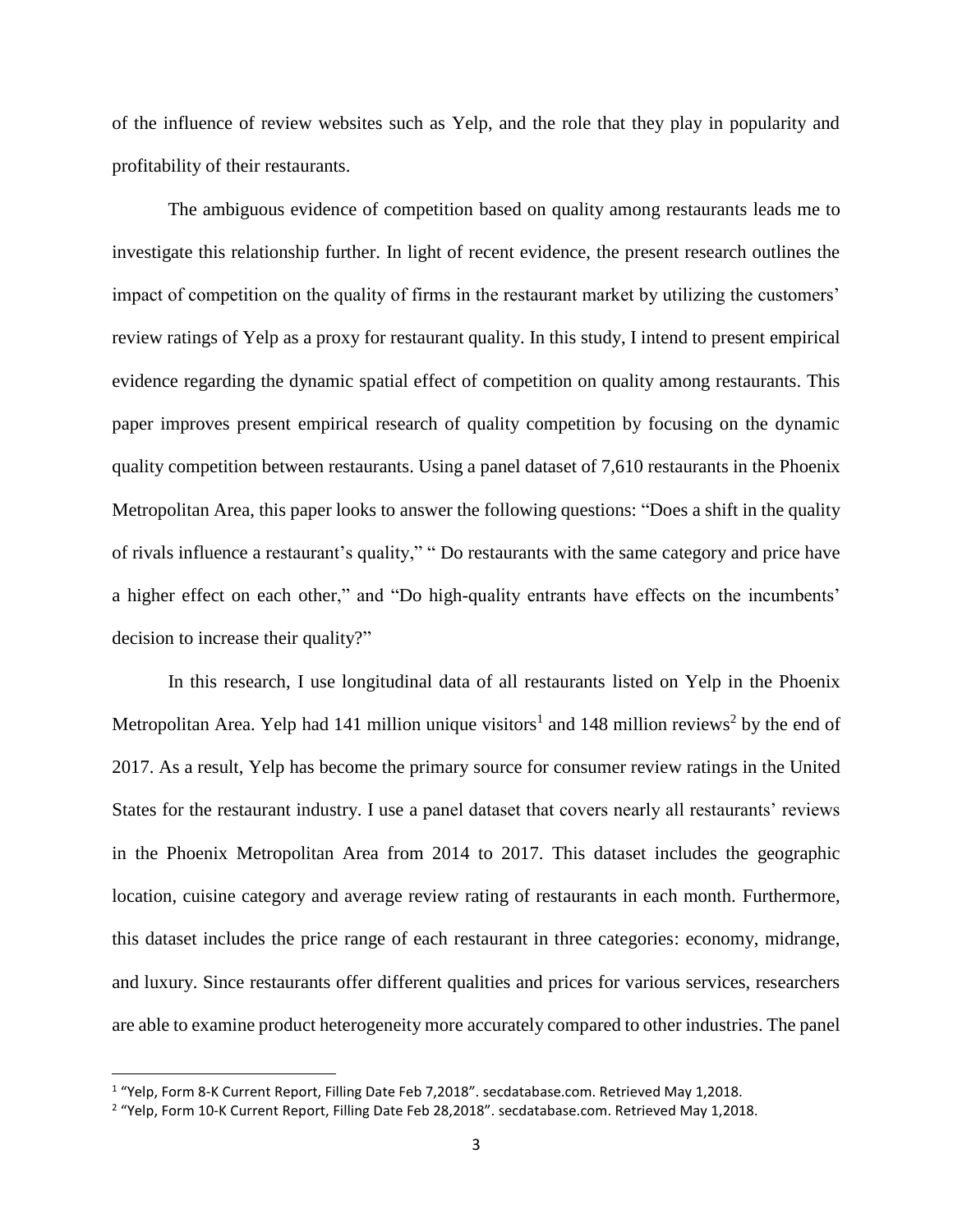nature of the dataset allows me to deal with the seasonality problem that affects the restaurant industry.

The results indicate that restaurants at similar price levels have a strong effect on each other. An increase in a competing restaurant's quality also increases the quality of restaurant that serves the same cuisine in a one-mile radius by 0.0522 at next month. The theoretical model suggests that high-price restaurants, which tend to have more inelastic consumers, should care more about the changes in rival restaurant quality. Additional results illustrate that high-price restaurants are more responsive when competitors make a change in quality. A one star change in a competitors rating can increase the review rating of luxury restaurants in a one-mile radius by 0.2826 after one month.

I find that the location features increase the quality of restaurants. A one standard deviation increase in diversity can increase the quality of competing restaurants by 0.0373 rating points. Similarly, this paper finds that high-quality entrants have an impact on competing restaurant quality. The restaurant's customer review rating increases by 0.002, if the proportion of highquality restaurants increases by 10 %.

In section 2 of this paper, I review some previous literature. I discuss the data in section 3. I suggest an empirical econometric model section 4. Section 5 outlines the empirical results which complement the theoretical predictions. Finally, section 6 concludes with a discussion of policy implications based on the findings of this paper.

## **2. Literature Review**

Quality competition is one of the most valuable topics to investigate in the industrial organization area. Many researchers have studied the subject and developed quality competition such as Cellini,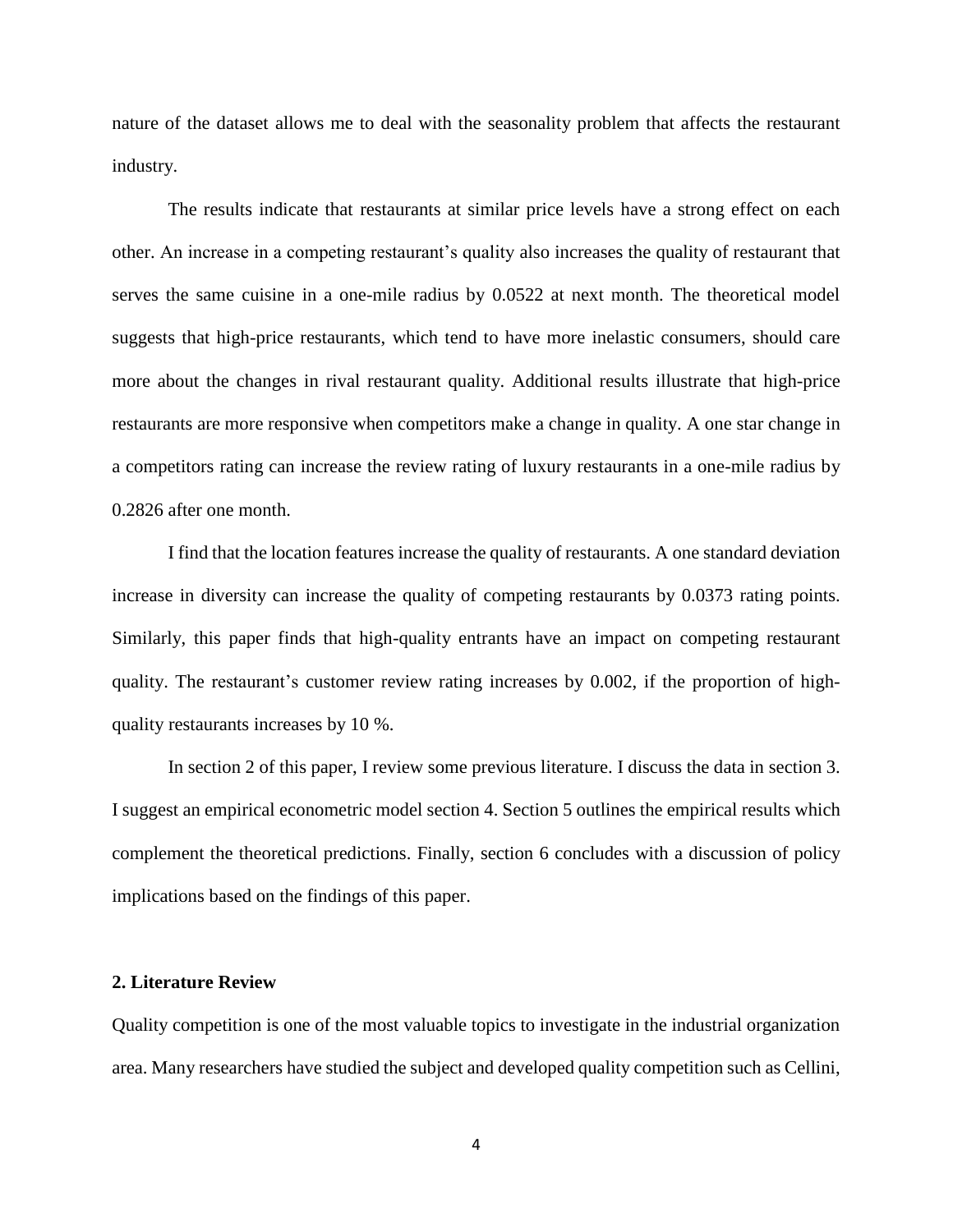Siciliani, and Straume (2105). This paper inspired me to work on quality competition in restaurants. They suggested a new theory with using quality competition with an endogenous price in Hotelling line model (Hotelling 1929) with implying dynamic interaction of firms over time. They found that further quality and price competitions motivate industry to increase their quality or reduce the price. Cellini, Siciliani, and Straume mentioned that profit-oriented businesses compete on quality as a way to attract customers when they do not intend to change the price. Their theory proposed that in a hoteling model, where the price of firms does not change, more competition increases the quality of the firm. It can be concluded that with more competition, consumers are reacting positively to quality. This response cause firms to improve their quality in order to raise their profit.

Biscegliay, Cellini, and Grillix (2018) added to the previous research on the spatial quality competition by looking at government regulated markets. They find that firms increase their quality to attract customers. Chioveanu (2012) proposed a simultaneous price and quality competition in an oligopolistic market. He emphasized the tradeoff between quality and price, and how profits change when some consumers consume the high-quality product and others spend less money to consume a lower quality product.

Existing studies have analyzed the influence of reviews on firm profits. Luca (2016) investigated the causal impact of online consumer reviews on restaurant revenues by using Yelp. He has found that one-star improvement in the Yelp ratings increases restaurant revenues by 5 to 9 percent. He indicated that consumers only use some of the information that is visible to them. Additionally, he noted that reviews do not impact restaurants with chain affiliation. Cabral and Hortacsu (2010) found that negative reviews drop the weekly sales rate of a seller from positive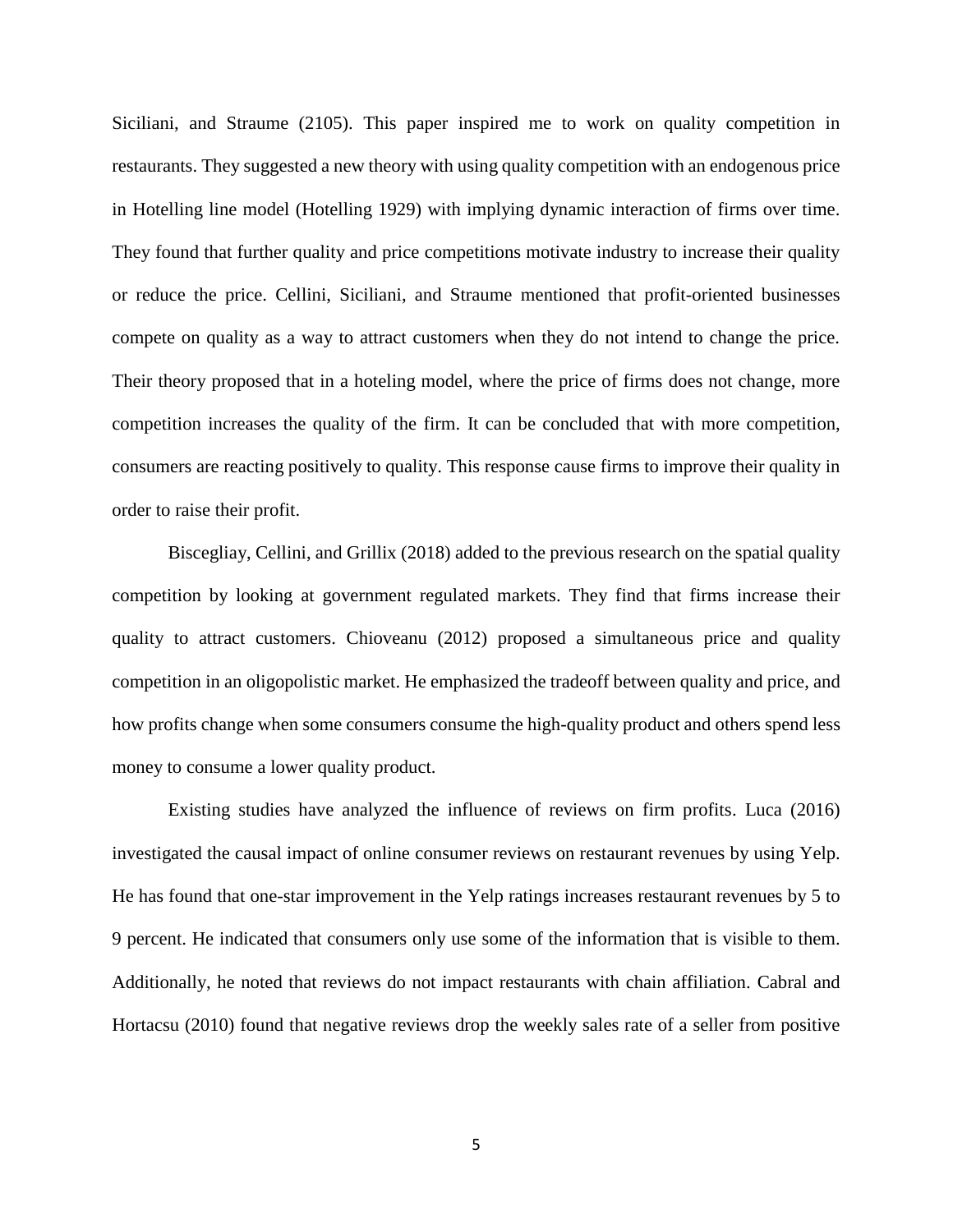5% to negative 8%. Also, they show that the seller's probability of exit after low review rating is very high, and they receive more negative reviews than their lifetime average just before exiting.

It has become clear that the problem of low quality is a crucial indicator that often results in exclusion from the market. Berry and Waldfogel (2010) investigate the relationship between market size and quality in the restaurant industry. They find that quality is associated with a variable cost, and a markets' size enhances the quality that the restaurants offer because the broader market size has, the smaller the market share.

## **3. Data**

Yelp is a platform where reviewers write reviews about local businesses. In the fourth quarter of 2017 alone, Yelp had over 140 million visitors (based on unique IP addresses)<sup>3</sup>. On the Yelp website, customers can write or read about restaurants after registering for a free account. The rating system includes discrete numbers between 1 to 5 with increments of 0.5. Reviews are accessible to everyone for free, and customers discern the quality of restaurants at ease based on these ratings.

A unique panel dataset on the average review rating for each month for all restaurants in the Phoenix metropolitan area was collected from the Yelp website. Data is collected for each restaurant from January 2014 to December 2017. Table 1 presents summary statistics for the restaurants.

The data covers more than 96% of existing restaurants in the Phoenix area based on the Bureau of Labor Statistics data in the food service section<sup>4</sup>. Specifically, the dataset has 9,611 unique restaurants properties. All information is available for only 7,610 of the restaurants. During

 $\overline{\phantom{a}}$ 

<sup>3</sup> https://www.yelp.com/factsheet

<sup>4</sup> https://www.bls.gov/iag/tgs/iag722.htm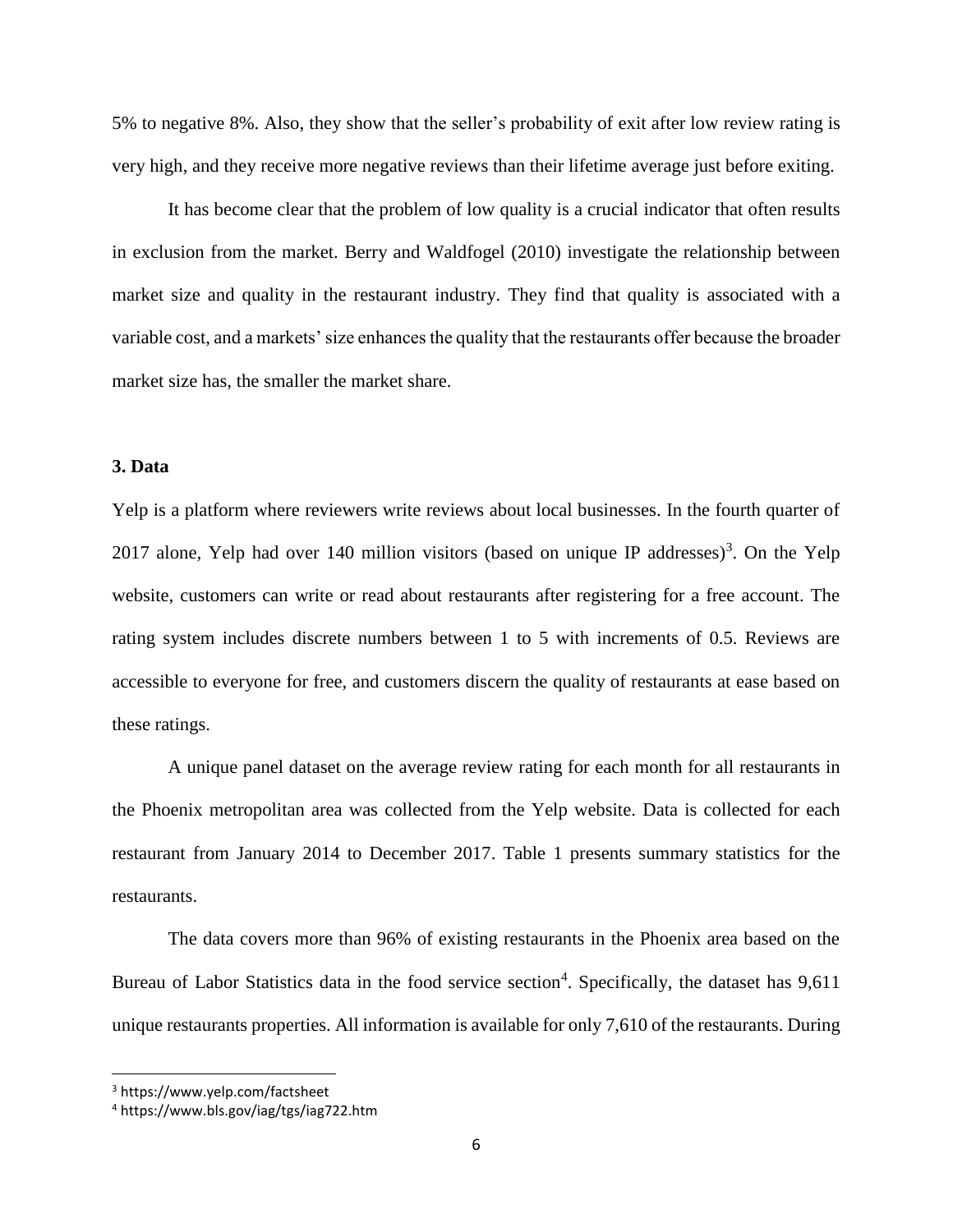the period from 2014 to 2017, 2,905 new restaurants entered the market, and 3181 restaurants exited the market. Figure 1 shows the numbers of entry and exit for each month. The latitude and longitude coordinates, price range, number of reviews in each month, an average rating of reviews, and food category are collected for each restaurant. Graph 2 shows the time trend of the average review rating between the different price ranges. Each restaurant is classified in three price range categories: economy, mid-price, and luxury. On table 2 and 3 they contain the number of observation for the price range and different cuisine categories.

Based on Zhang, Li, and Hong (2016) and Karamshuk, et al. (2013) research, I can control location characteristics by setting three dynamic geographic features: Location Density, Competitiveness, and Heterogeneity. Summary statistics of characteristics for restaurants in 48 months is presented in table 4.

Location Density is defined as the popularity of location by utilizing number (*N*) of nearby restaurants *j* in the distance  $d_{ij}$  with *l* mile radius around restaurant *i* at time *t*. Location Density is simply a number of restaurants in *l* mile radius. The Location Density is defined as:

$$
Loc\_Den_{it} = \sum j \in (d_{ij} < l) \tag{1}
$$

Competitiveness is defined as the ratio of nearby restaurants with similar category type with the total number of restaurants within the same area for the restaurant *i* at time t with category type *c*. For example, Indian restaurants could be situated close to each other which results to competition becoming higher for this type of cuisine. The value of this feature is between 0 to 1.

$$
Competitiveness_{it} = \frac{N_{cjt}(i,l)}{N_{jt}(i,l)}\tag{2}
$$

Heterogeneity is defined as the HHI index of different category in the market. To calculate Heterogeneity, I have used HHI index with finding market share of each category in the area. For example, if most restaurants around restaurant *i* are Indian type restaurants, the heterogeneity value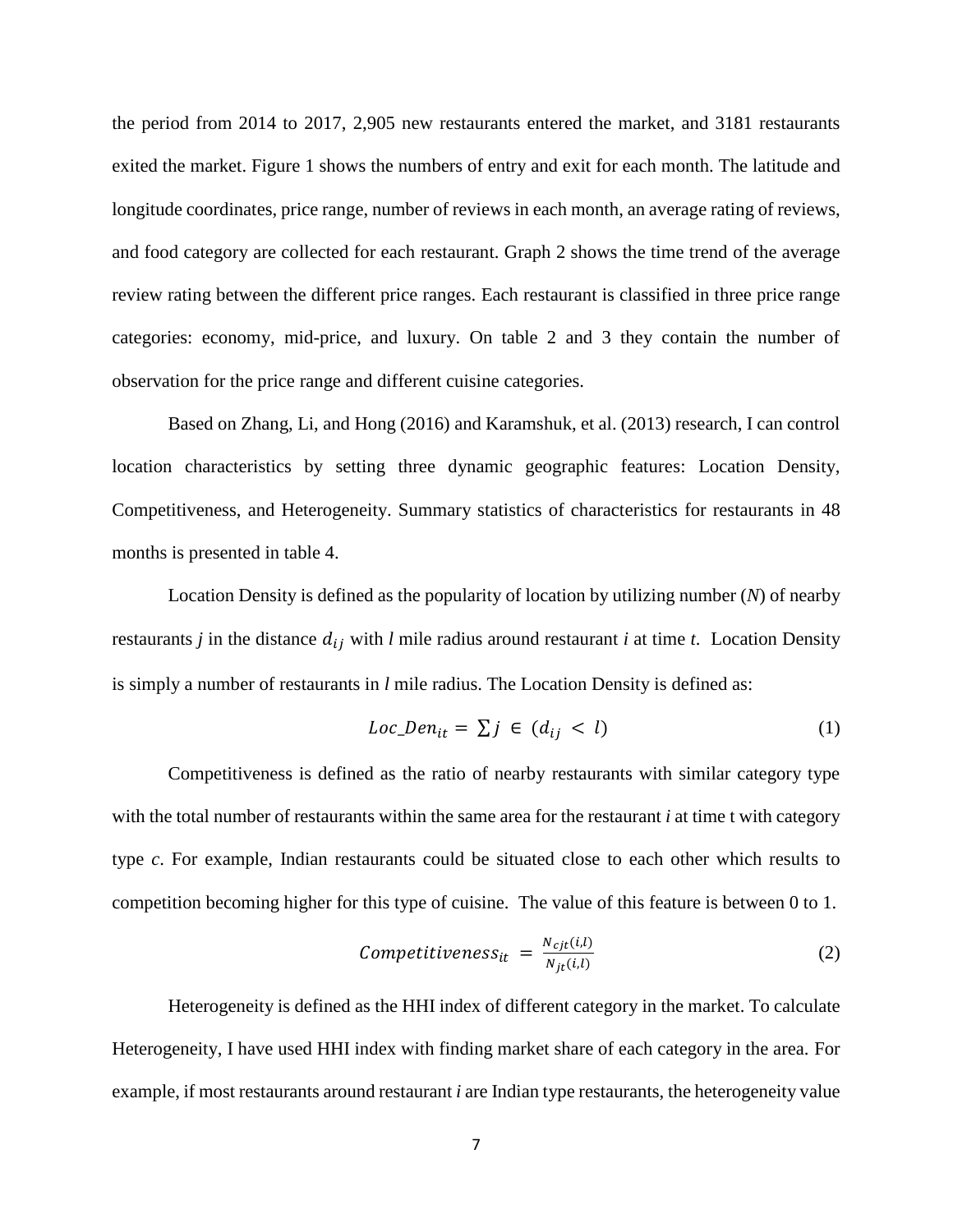is very low. However, a neighborhood that includes all types of restaurants has a higher heterogeneity value. Each restaurant has its category type,  $c$ .  $N_c$ , signifies the number of nearby restaurants for category *c* with mile radius *l* where  $c \in C$  and *C* is a set of all category types.

$$
Heterogeneity_{it} = \sum_{c \in C} \left( \frac{N_{ct}(i,l)}{N_t(i,l)} \right)^2 \tag{3}
$$

The distance resulting from the longitudinal data is a good estimate of the geographic interaction of restaurants. I use the Haversine function on latitude and longitude points of restaurants to estimate the distance between them. The haversine function finds the circle distance between two points on a sphere with their longitudes and latitudes. In my dataset, the distance between two restaurants ranges from less than a foot to more than 90 miles. Graphs 3, 4 and 5 are the comparisons between average review ratings and various components of competing restaurants in a one-mile radius. Graph 3 shows that when the number of competitors increases around a given restaurant, the rating of that restaurant increases. In other words, competition can increase the quality of restaurants. Graph 4 and Graph 5 showcase the relationship between competitiveness and heterogeneity with customer review rating, respectively. Even though they have a positive correlation with the review rating of restaurants, the two graphs are very noisy. I believe the noise is because restaurants do not just compete among their category type and price range, they also compete with other restaurants based on distance.

#### **4. Empirical Model**

Hypotheses of this paper suggest that a shift in an average of quality of rivals affect a restaurant's quality. This effect is higher for restaurants with the same category and price. Economics theory also suggests that high-quality entrants have effects on the incumbents' decision to increase their quality. In order to test the hypothesis in this study, I have taken advantage of the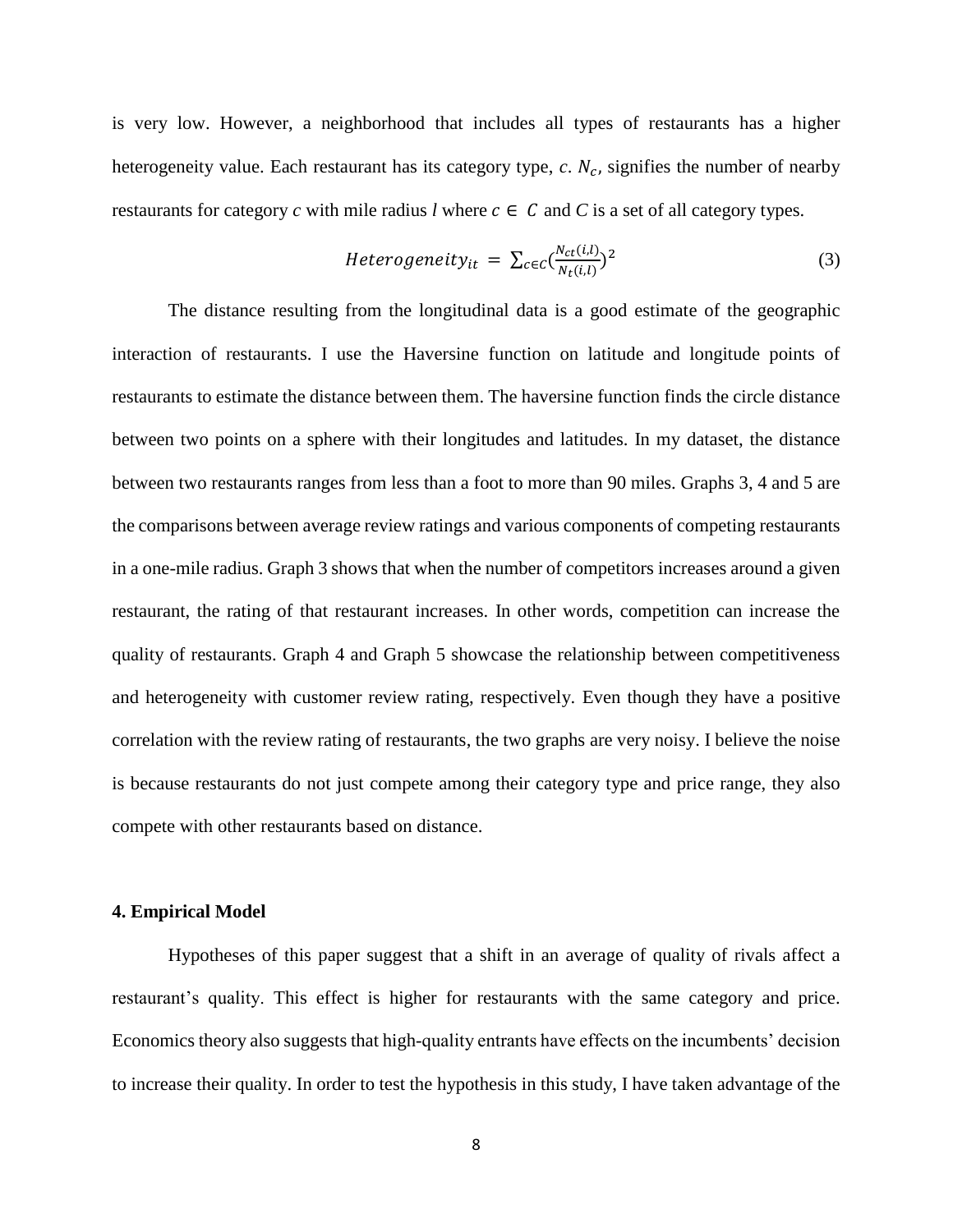panel fixed effect regression model to test the hypothesis of this paper related to quality competition theory.

I have applied a panel regression approach to analyze if the shifting the average rating of competitors has a causal impact on the change of the rating of restaurants. In this research, I have decided to remove all restaurants with less than ten reviews overall from my data analysis. These restaurants are removed because the quality of these restaurants does not change over a monthly period if they have a low number of reviews. The regression equation can be written as follows:

$$
R_{it} = \alpha_i + \beta_k \sum_{i \neq j} W_{(ij)} R_{j(t-k)} + \gamma_n x_{itn} + \vartheta_m + \mu_y + \epsilon_{it}, \tag{4}
$$

where,  $R_{it}$ , is the rating of review between time *t* and time *t*-1 for restaurant *i*.  $R_{j(t-k)}$ , are competitor review ratings with lags. Subscript, *k,* determines the lags for the ratings of the competitors. *W,* is designed with distance band weighting matrix between restaurant, *I,* and its competitor, *j.* In this weight matrix, the value of competitors that are located within a certain geographic distance is set equal to one, and the rest are set equal to zero. Next, the matrix is normalized to show the average value of review rating of competitors. *X,* is location futures for restaurants, namely: number of reviews, location density, competitiveness, and heterogeneity. This regression is included with  $\vartheta_m$ , month, and  $\mu_y$ , year, dummy variables.  $\beta_k$ , are coefficients of interest that inform us of the effect that the change in restaurants' quality may have on one another.

I exclude all fast food to observe the effect of competition on independent restaurants in model one. I analyze an alternative specification to observe the change in reviews of restaurants by including interaction terms between competition components and the average review of restaurants. The coefficient on interaction would capture the value of the change in both competition and average review rating component of rival restaurants. In the next step, I analyze the effect of shifting the quality of restaurants in the same category on each other by splitting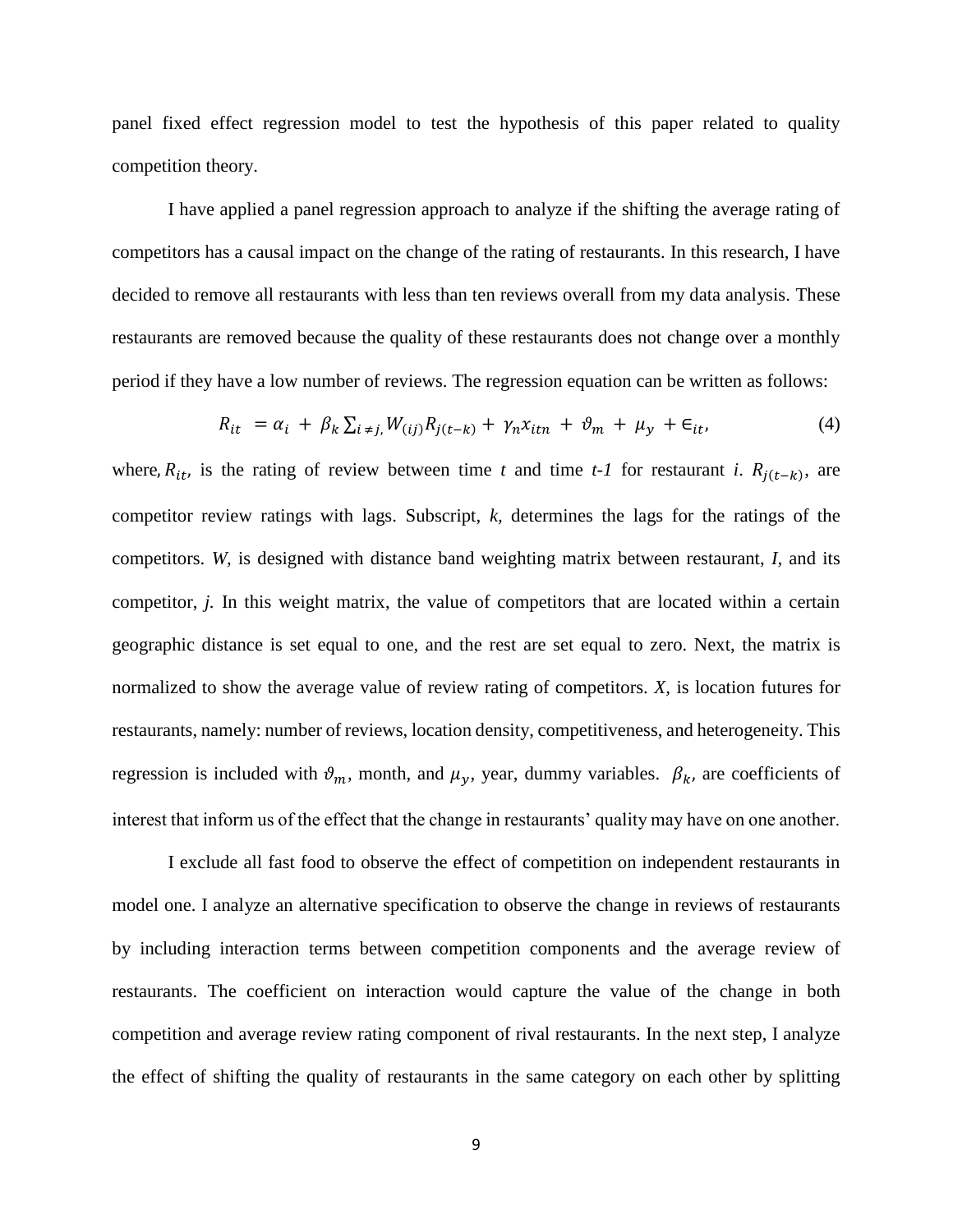restaurants into two categories. One category groups if the same cuisine is served at both restaurants in a one-mile radius, and the second category groups restaurants that serve different cuisines and compete with the given restaurant. Since all restaurants are in three prices range, I categorize restaurants in their price range for separate identification of the first model. The coefficient estimates the change in the restaurant's quality if a similarly priced competitor's average quality changes.

Finally, I estimate the effect of new high-quality entrants on the customer review rating of the incumbent restaurants in the market within a certain radius. I consider the day in which the first review has been posted as the entrance day of a restaurant into a given market. This model can be specified as:

$$
R_{it} = \alpha_i + \beta \sum_{i \neq j} W_{(ij)} en - hq_{j(t-1)} + \gamma_n x_{it} + \vartheta_m + \mu_y + \epsilon_{it}, \tag{5}
$$

Where,  $W_{(ij)}$ , is the distance band weight matrix from equation 4. Variable,  $en - hq_{j(t-1)}$ , is the number of high-quality entrants divided by the diversity of the market in a one-mile radius around the restaurant. The coefficient of interest is,  $\beta$ , which identifies the effect of entry on the customer review rating of the incumbent. I consider restaurants that have an average of 4 or more of reviews of at least four-star rating in the first month as a high-quality entrant. I also analyze the model with the entry of all new restaurants, without considering the quality of them.

#### **5. Results**

In all tables, panel A utilizes the model with all restaurants in the market and panel B shows the results when fast-food restaurants are excluded from the model. Table 5 shows the effect of competition on review rating of restaurants. The main dependent variables and the coefficient of interests are,  $R_{j(t-1)}, R_{j(t-2)}$ , which are the changes in rating reviews of rivals with one lag and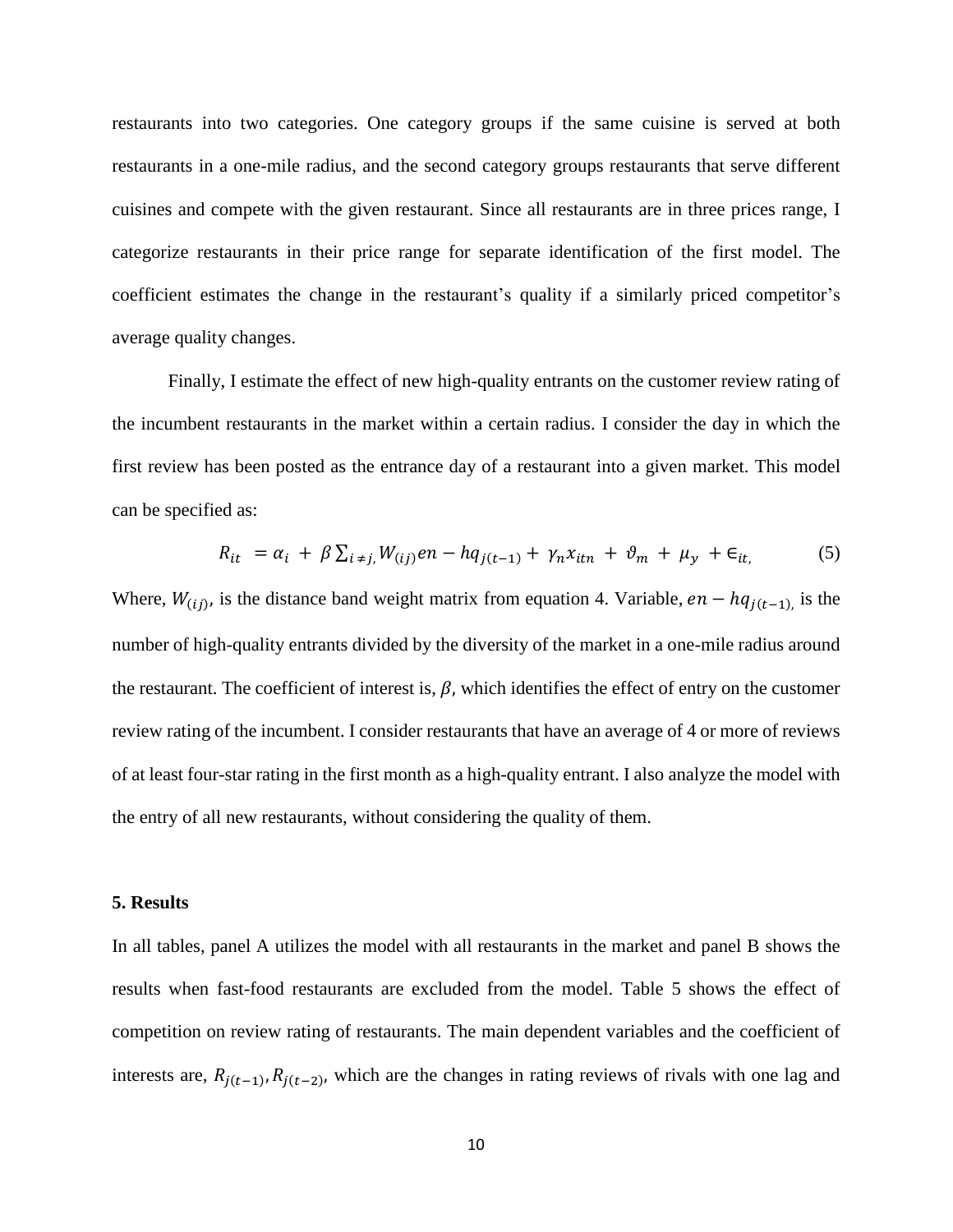two lags, respectively**.** The other dependent variables of the regression are *Number of Reviews, Location Density, Competitiveness,* and *Heterogeneity*.

I find on table 5 that none of the coefficients of interest are significant except, the average change in the review rating of competitors at a two-mile radius which is significant at a 10 percent level in panel A and 5 percent level in panel B. An estimate of 0.1934 in panel A indicates that a restaurant's review rating changes by 0.1934 if the average customer review rating of competitors in two miles changes by one star. The result indicates the evidence of the effect of the average review rating of competitors on the changing of the review rating of a given restaurant. One reason why more significant effects are estimated for a two miles radius is because more restaurants are included in this distance, and a change in average quality would impact more restaurants.

By combining the results of table 5, it is clear that there is that the location component impacts the customer review rating of restaurants. In other words, restaurant quality increases when the competition in the location becomes more intense. Regarding location density, restaurant rating increases by 0.0373 if the number of restaurants in a one-mile distance increases by one standard deviation. One standard deviation in competitiveness (which is equal to 0.111) is estimated to increase the review rating of restaurants by 0.0077. A one value increase in standard deviation of heterogeneity of location (which is equal to 0.192) also improves the quality of restaurants by 0.0066 in a one-mile distance.

It is helpful to capture the effect of competition on the customer review rating of restaurants where both the location characteristic and the average review rating of competitors become more competitive. Table 6, shows the result of Model 1 with the interaction terms between average review rating of rivals and all location components. The coefficients for this interaction term are always significant, between 0.2140 for restaurants within one half-mile to 0.4859 for restaurants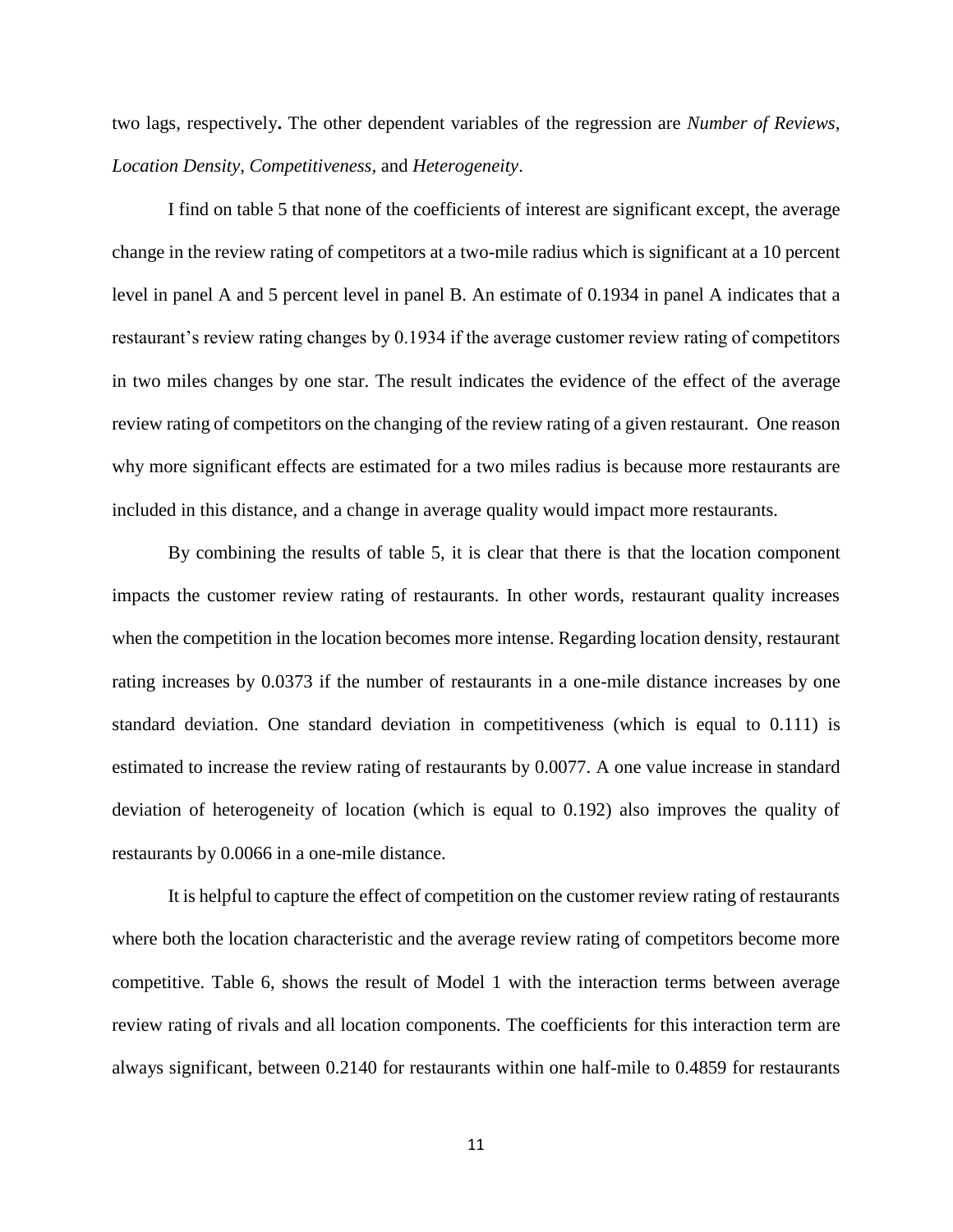within 2 miles of their competitors. The coefficients for the interaction between review rating and competitiveness are also found to be significant between 0.1052 to 0.2183 for different distances between competitors.

I expect to find that the average changing of the quality of competitors affects the quality of restaurants with the same category. Table 7 shows the results of a change in the quality of restaurants compared to other restaurants in the same category and different category with varying distances. The results of column 5 and 6, for non-fast-food restaurants in the Phoenix Metropolitan area, are statistically significant. This means that restaurants respond to other restaurants of the same category. Review rating changes between 0.0522 and 0.0787 after one month within a onemile distance and a two-mile distance, respectively, if the average review rating of same category restaurants increases by one value of customer review rating. Average review rating of restaurants with differing categories does not have any effect on competitors.

The most important finding is that an increase in the rating of competitors with the same price is associated with an increase in competing restaurants review rating in the following two months. Table 8 presents the results of changes in quality with differentiating restaurants with their price range. The spillover effect on luxury restaurants is considerably higher than for low-price restaurants. I believe the reason for this difference is that high-price restaurants compete in quality more so than low-price restaurants. For low-price restaurants, competition to a large extent revolves around price. A one-star increase in average quality of competing luxury restaurants can increase the rating of other luxury restaurants within a one-mile radius by 0.2826 after one month. However, economy restaurants and medium-price restaurants are affected by similar, competing restaurants by 0.1665 and 0.0792, respectively. Higher coefficient values for larger market radius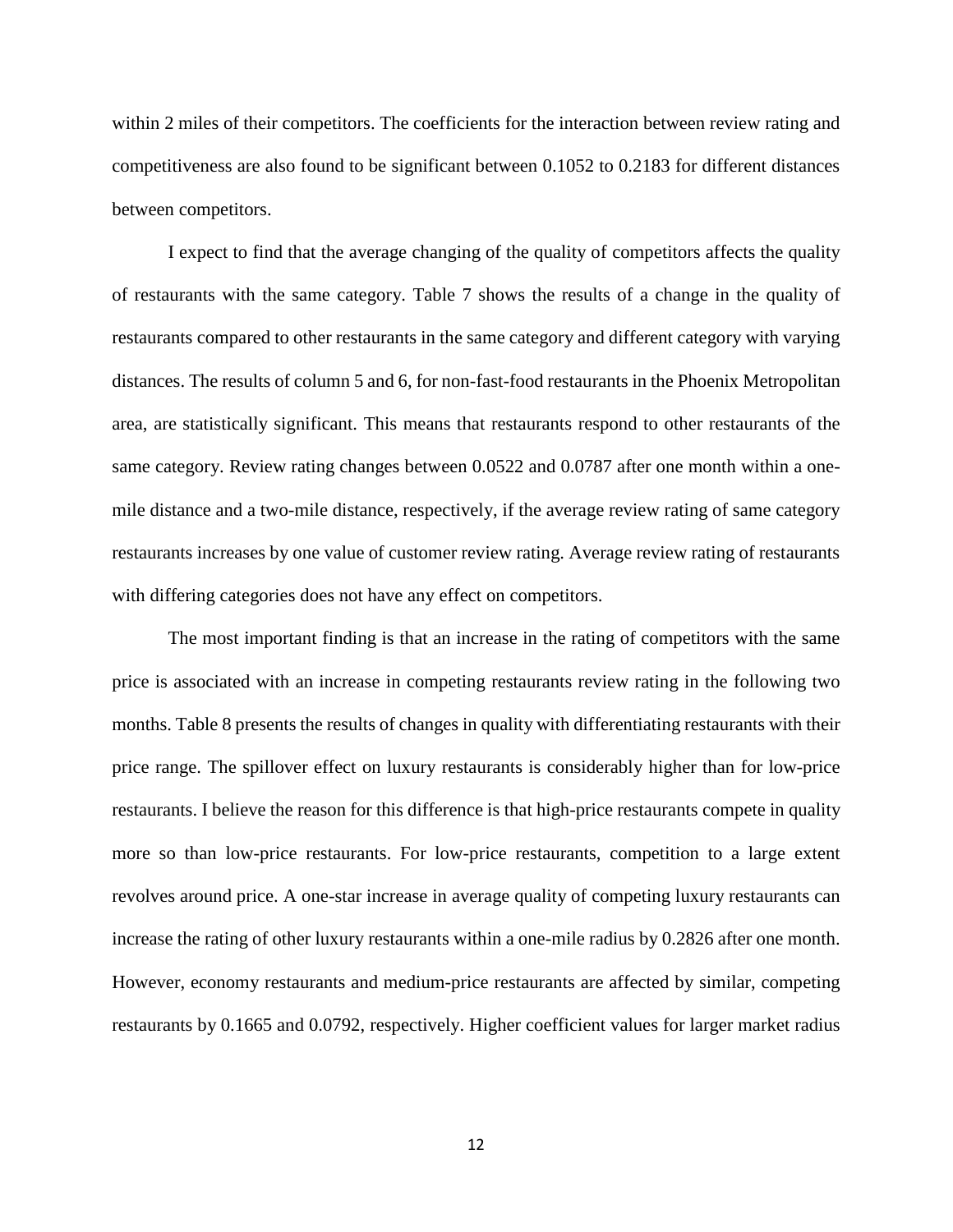in table 9 is likely due to the larger number of restaurants that are affected, which means that absolute quality improvement is occurring.

Coefficients for location characteristics are more significant for lower priced restaurants compared to higher priced restaurants in table 8. Increasing one value of location density can improve the review rating of economy restaurants by 0.0529 and mid-range restaurants by 0.0153. However, location density does not have a statistically significant effect on luxury restaurants. This means, lower price restaurants shift the quality if the number of their competitors or variety of restaurants in their market change. It can be concluded that luxury restaurants, whose customers are quality sensitive, respond to changes in the quality of their high price rivals more than other types of restaurants. For the economy restaurants with price-sensitive customers, on the other hand, the coefficients for average review rating of customers are getting smaller. As a result, lower priced restaurants are affected more by the location that they compete than the reviews of their rivals.

To investigate the effect of new high-quality entrants on responding to incumbents, I run the fixed effect panel model in the second model. In Table 10, panel A reports coefficients of all the restaurants in the market. Panel B estimates the regression when fast foods are excluded from the model. The results clearly indicate that restaurants respond to their incumbents in panel B. Although the new high-quality entrants do not have a significant effect in Panel A for the improvement of the quality of restaurants in the market, new high-quality entrants in a one-mile radius cause incumbent restaurants to increase quality by 0.02 if fast food restaurants are excluded from the model. This means that a one percent increase in the number of high-quality restaurants around a given restaurant results in an increase in quality by a value of 0.0002. The results illustrate that low-quality entrants would not influence the customer review rating of the incumbents in the market.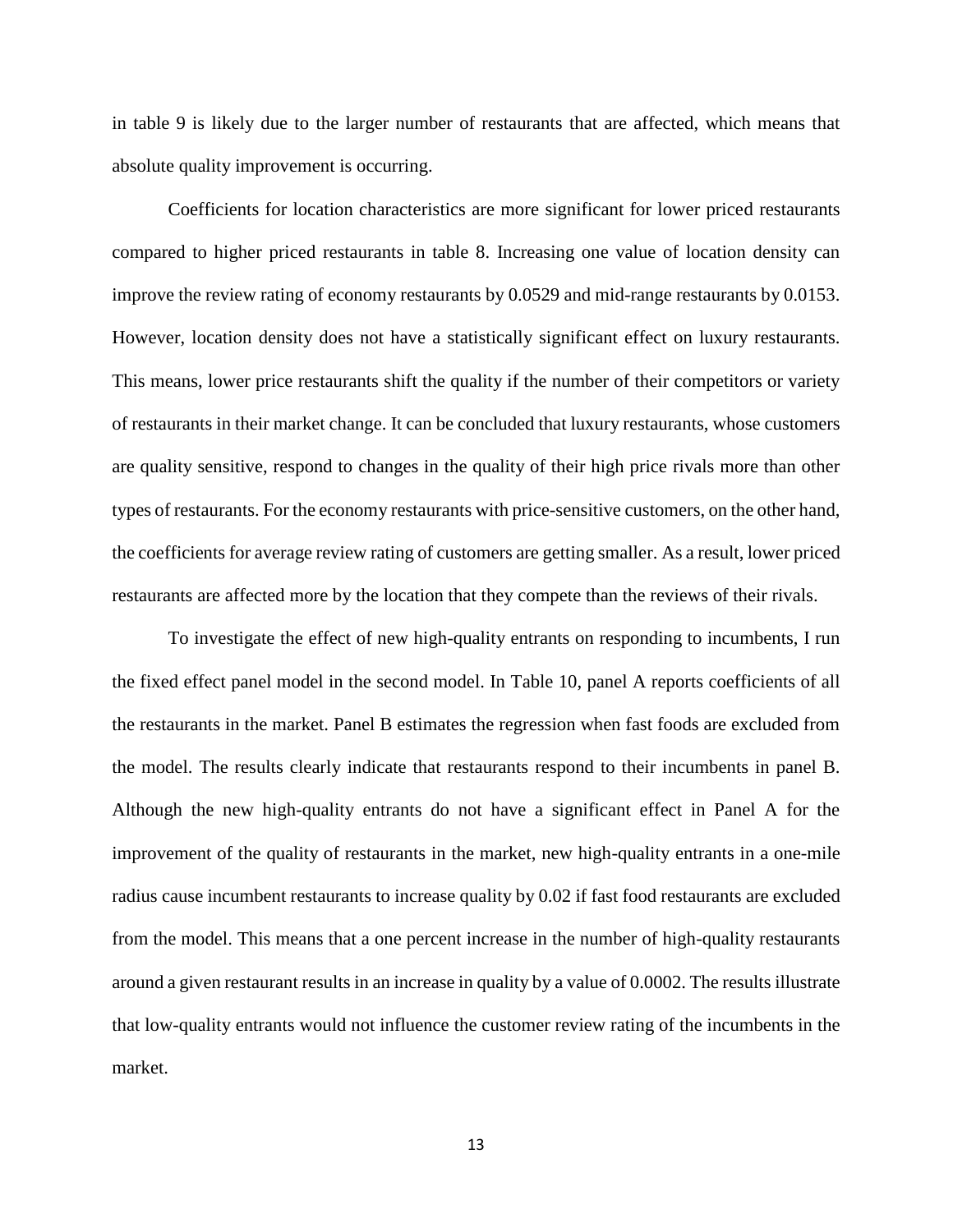### **6 Conclusion**

Understanding the competition pattern of business behavior in the market, especially how businesses respond to each other's quality from the economics perspective, helps business owners proactively recover their loss and improve their benefits. Theoretical analyses conclude that owners' operative profits are affected by quality shifting of other firms.

Using panel data on customer review ratings from Yelp in the Phoenix Metropolitan Area, my research highlights the quality competition in a two-stage format, where profit-oriented business providers set price in the first stage and then shift quality in the next stage based on their rivals quality. Results indicate that elements of competition increase the customer review rating of restaurants. The value of the customer review rating is estimated to rise by 0.0373 for a one standard deviation increase in location density. The level of competitiveness was found to increase the review rating by 0.0077 within a one-mile distance. Heterogeneity is estimated to increase the review rating of restaurants by 0.0066. Review ratings are found to be more critical for luxury restaurants, whose customers are less price sensitive. On average, a one-star review rating increase by a restaurant can increase a competing restaurant's review rating by 0.2826 after one month, if the two are restaurants are within a one-mile radius and have similar prices. Also, as theory predicts, the restaurants with same cuisine type, without considering fast foods in the market, have an effect on the quality rating of each other. A one value change in the quality of restaurants with same cuisine types can shift the quality of competing restaurants by 0.0522 and 0.0787 in one mile and two-mile distances, respectively. Finally, an increase in the proportion of high-quality restaurants increases the customer review ratings of all restaurants by 0.0002.

Overall, the findings of this research show that restaurant competition affects quality. This paper also presents evidence that online customer reviews of restaurants influence each other. An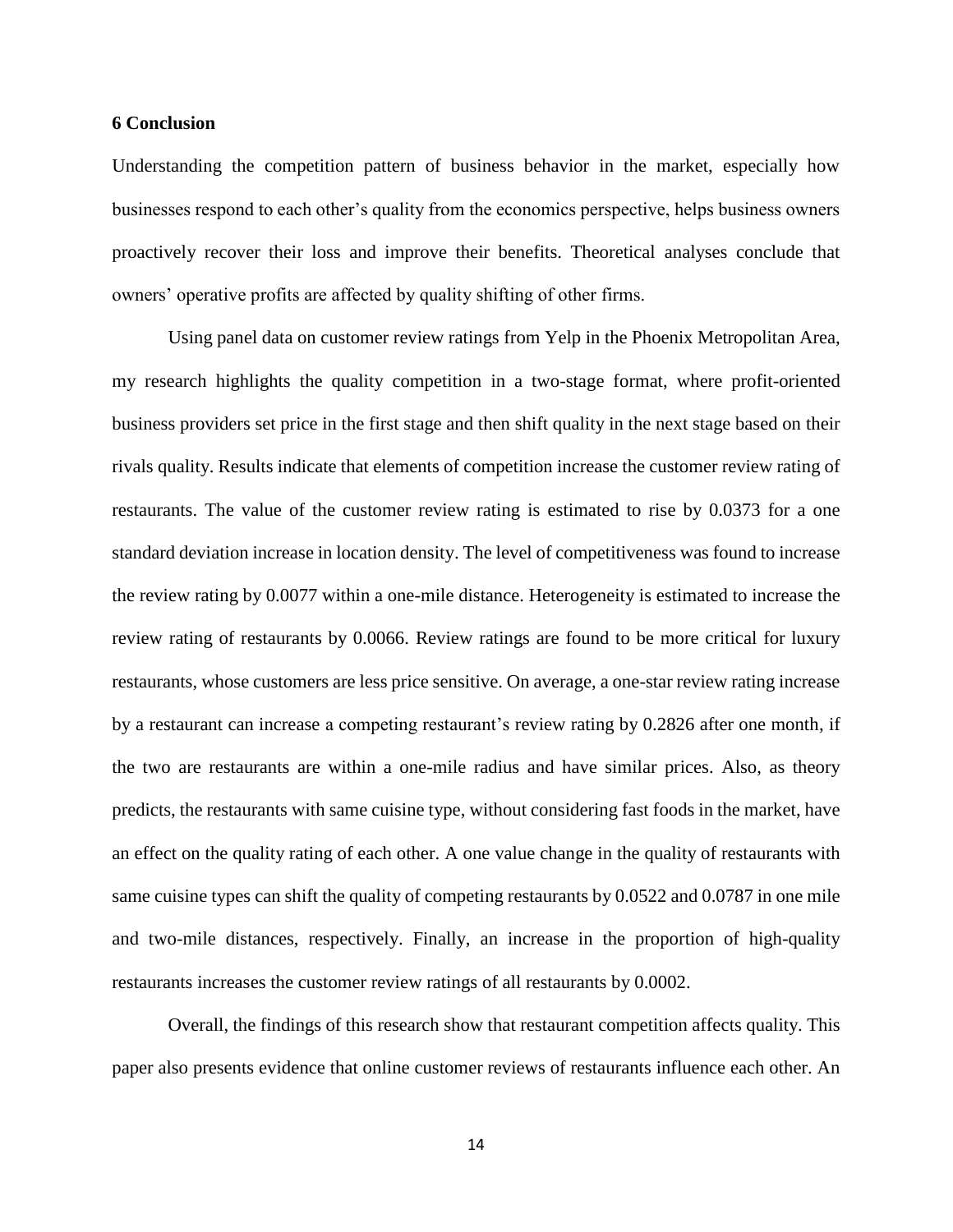increase in a competing restaurant's quality makes the market more competitive, which in turn causes restaurants to increase their own quality. The impact of competition is more substantial in luxury and high-price restaurants. The model presented in this paper provides a guide for analyzing quality competition in other markets. The evidence of this paper also has the potential for future research on urban agglomeration and regional economics.

#### **References**

- *Berry, Steven, and Joel Waldfogel. 2010. "Product Quality and Market Size." The Journal of Indusrial Economics, Vol. 58, No. 1 1-31.*
- *Biscegliay, Michele, Roberto Cellini, and Luca Grillix. 2018. "Regional regulators in healthcare service under quality competition: A game theoretical model." Health Economics.*
- *Brekke, Kurt, Luigi Siciliani, and Odd Rune Straume. 2017. "Can Competition Reduce Quality?" Journal of Instititional and Theoretical Economics.*
- *Cabral, Luis, and Ali Hortacsu. 2010. "The Dynamics of Seller Reputation: Evidence From EBAY." Journal of Industrial Economics 58(1) 54-78.*
- *Cellini, Roberto, Luigi Siciliani, and Odd Rune Straume. 2015. "A Dynamic Model of Quality Competition with Endogenous Prices."*
- *Chioveanu, Ioana. 2012. "Price and Quality Competition." Journal of Economics, Volume 107, Issue 1 23-44.*
- *Hotelling, Harold. 1929. "Stability in Competition." The Economic Journal, Vol.39 , No.153 41- 57.*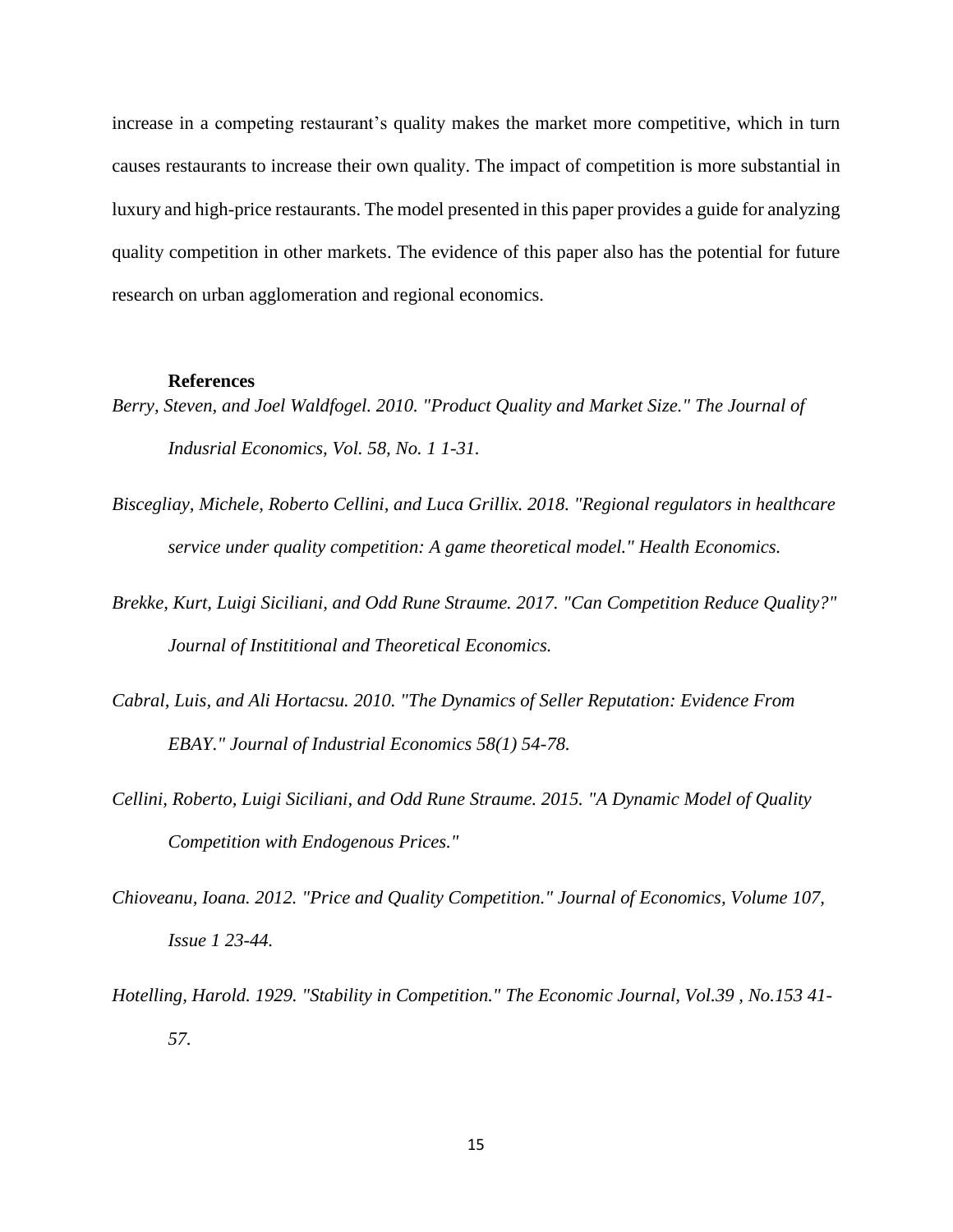- *Karamshuk, Dmytro, Anastasios Noulas, Salvatore Scellato, Vincenzo Nicosia, and Cecilia Mascole. 2013. "Geo-Spotting: Mining Online Location-based Services for Optimal Retail Store Placement." 19th ACM SIGKDD Internation Conference on Knowledge Discovery and Data Mining. Chicago. 793-801.*
- *Luca, Michael. 2016. "Reviews, Reputation, and Revenue: The Case of Yelp.com." Harvard Business School NOM Unit Working Paper No. 12-016.*
- *Shaked, Avner, and John Sutton. 1983. "Natural Oligopolies." Econometrica, Vol. 51, No. 5 1469-1483.*
- *Zhang, Yingjie, Beibei Li, and Jason Hong. 2016. "Underestanding User Economic Behavior in the City Using Large-scale Geotagged and Crowdsourced Data." 25th International Conference on World Wide Web. Montreal, Quebec, Canada: WWW '16. 205-214.*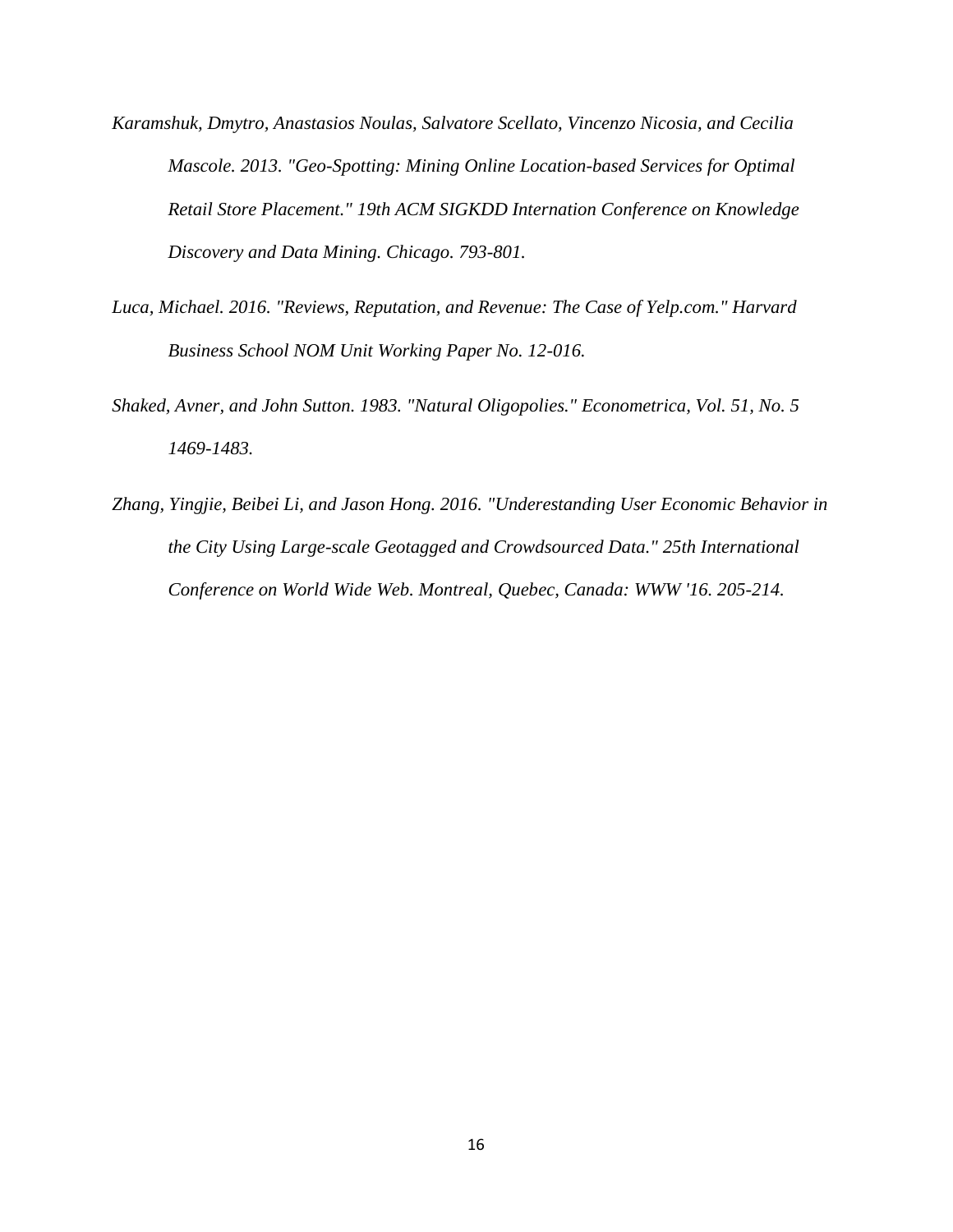| Variable                    | mean   | Std. Err | Min | Max  |
|-----------------------------|--------|----------|-----|------|
|                             |        |          |     |      |
| <b>Economy Restaurants</b>  | 0.505  | 0.499    | 0   | 1    |
|                             |        |          |     |      |
| <b>Midrange Restaurants</b> | 0.47   | 0.497    | 0   | 1    |
|                             |        |          |     |      |
| <b>Luxury Restaurants</b>   | 0.025  | 0.157    | 0   | 1    |
|                             |        |          |     |      |
| Average stars               | 3.413  | 0.807    | 1   | 5    |
|                             |        |          |     |      |
| Number of reviews           | 86.624 | 143.224  | -3  | 2035 |
|                             |        |          |     |      |
| Number of Observation       |        | 9611     |     |      |

**Table 1:** Restaurants Summary Statistic

Notes: Averaged across all restaurants in all periods

**Table 2:** Number of price level restaurants after omitting variable

| Price level                 | <b>Numbers</b> |        | % of using % compare to other |
|-----------------------------|----------------|--------|-------------------------------|
|                             |                |        |                               |
|                             |                |        |                               |
| <b>Economy Restaurants</b>  | 3751           | 74.321 | 49.290                        |
|                             |                |        |                               |
| <b>Midrange Restaurants</b> | 3639           | 84.944 | 47.819                        |
|                             |                |        |                               |
| <b>Luxury Restaurants</b>   | 220            | 78.853 | 2.891                         |
|                             |                |        |                               |
|                             |                |        |                               |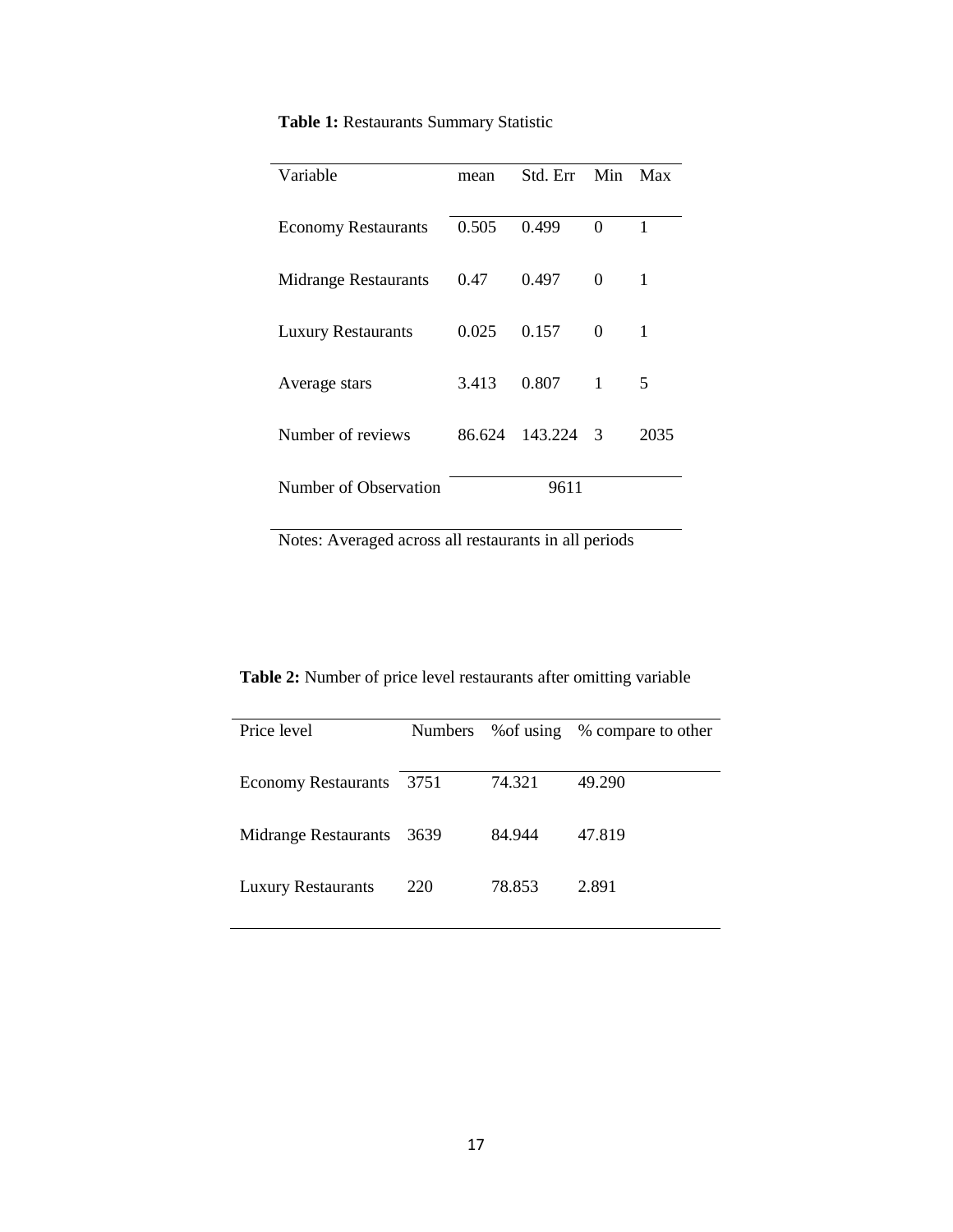| Fast Food        | 1530 | Mexican             | 825<br>Sandwiches |                               | 574 |
|------------------|------|---------------------|-------------------|-------------------------------|-----|
| <b>Burgers</b>   | 402  | American (New)      | 345               | Breakfast/Brunch              | 344 |
| Chinese          | 344  | <b>Italian</b>      | 264               | Chicken Wings                 | 182 |
| Seafood          | 150  | Cafes               | 150               | Salad                         | 134 |
| Delis            | 127  | Sushi Bars          | 123               | Japanese                      | 120 |
| <b>Barbeque</b>  | 109  | Coffee & Tea        | 98                | <b>Event Planning</b>         | 97  |
| Thai             | 96   | <b>Buffets</b>      | 89                | <b>Asian Fusion</b>           | 78  |
| Greek            | 76   | <b>Steakhouses</b>  | 76                | <b>Diners</b>                 | 75  |
| Vegetarian/Vegan | 73   | <b>Bakeries</b>     | 71                | Vietnamese                    | 68  |
| Hot Dogs         | 66   | <b>Indian</b>       | 65                | Juice Bar & Smoothies         | 60  |
| Middle Eastern   | 50   | Ice Cream           | 48                | Specialty Food                | 44  |
| Gluten-Free      | 41   | Korean              | 36                | <b>Food Trucks</b>            | 33  |
| Latin American   | 33   | <b>Beer</b>         | 32                | Arts & Entertainment          | 30  |
| French           | 29   | <b>Cheesesteaks</b> | 27                | <b>Food Delivery Services</b> | 27  |
| Hawaiian         | 24   | Comfort Food        | 23                | Grocery                       | 22  |
| Southern         | 20   | Rest                | 2274              |                               |     |

*Table3: Counts of each restaurants type*

 $\overline{\phantom{0}}$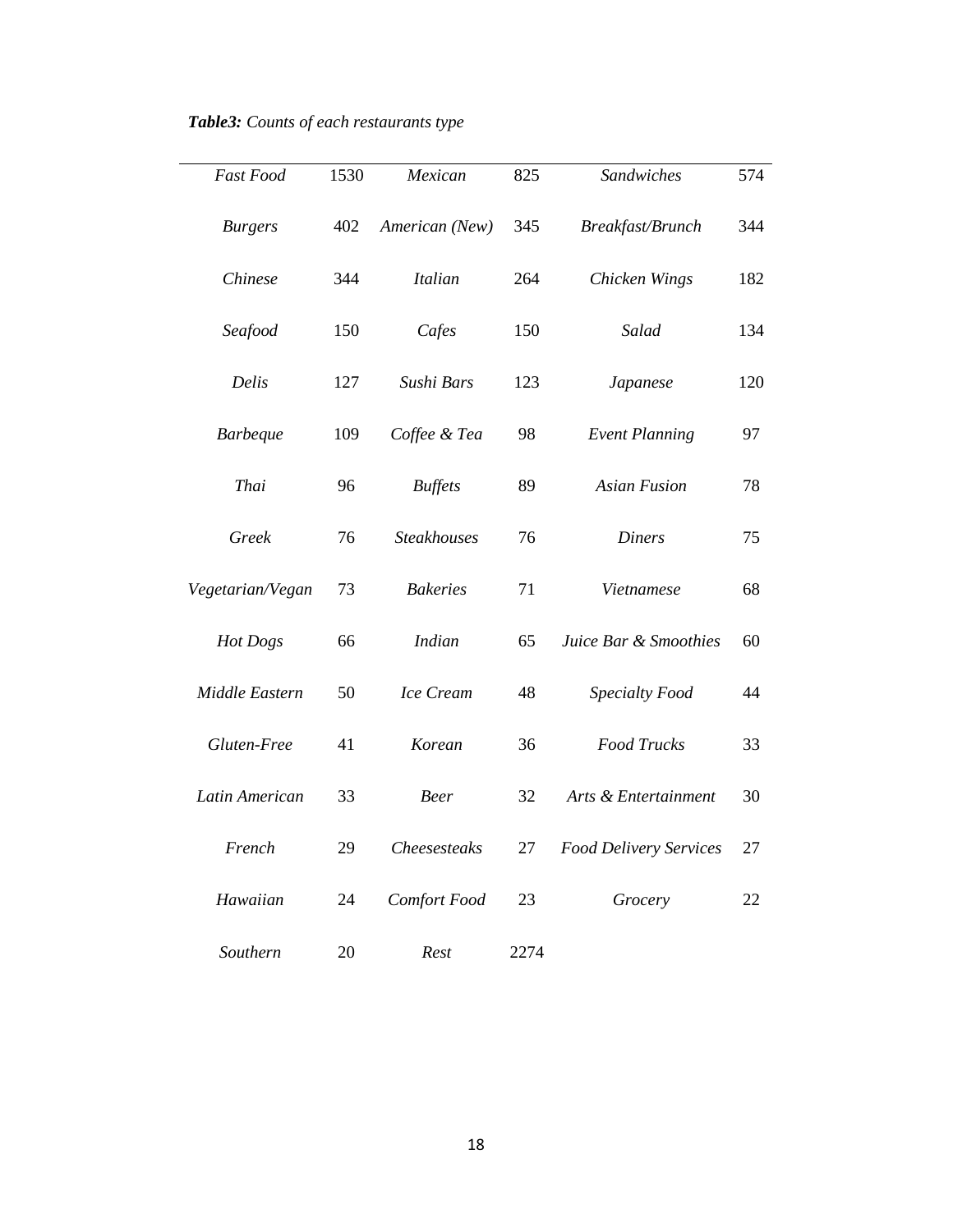|  |  |  |  | Table 4: Dynamic Summary Statistic of Restaurants |
|--|--|--|--|---------------------------------------------------|
|--|--|--|--|---------------------------------------------------|

| Variable                       | Mean     | Std. Err | Min              | Max          |
|--------------------------------|----------|----------|------------------|--------------|
| <b>Economy Restaurants</b>     | 0.497    | 0.499    | $\overline{0}$   | $\mathbf{1}$ |
| Midrange Restaurants           | 0.473    | 0.497    | $\boldsymbol{0}$ | $\mathbf{1}$ |
| <b>Luxury Restaurants</b>      | 0.029    | 0.151    | $\overline{0}$   | $\mathbf{1}$ |
| <b>Review Change</b>           | $-0.004$ | 0.148    | $-3$             | 3.5          |
| Average Rivals Review Change   | $-0.004$ | 0.04     | $-1.187$         | 1.268        |
| Average Number of Cuisine Type | 7.836    | 18.016   | $\overline{0}$   | 38           |
| Number of Reviews              | 3.091    | 3.877    | $\boldsymbol{0}$ | 62           |
| <b>Location Density</b>        | 53.604   | 53.257   | $\boldsymbol{0}$ | 298          |
| Competitiveness                | 0.103    | 0.111    | $\boldsymbol{0}$ | $\mathbf{1}$ |
| Heterogeneity                  | 1.02     | 0.192    | $\boldsymbol{0}$ | 1.337        |
| Time Competing in the Market   | 39.719   | 9.13     | $\overline{4}$   | 48           |
| Number of Observation          |          | 302262   |                  |              |

Notes: Excluded restaurants with missing price and adress and with less than 10 reviews. Distance for competition characteristic is one mile.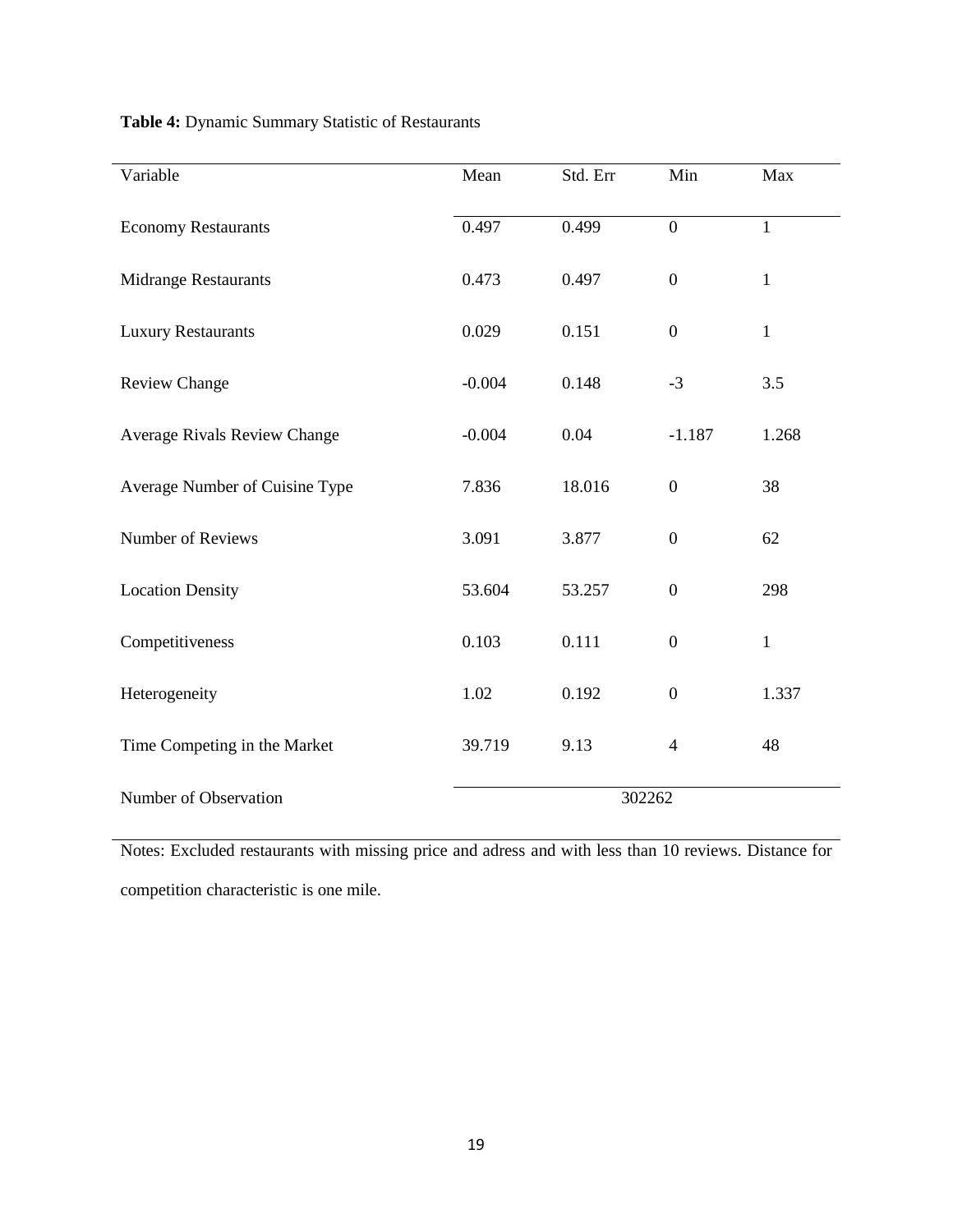|                          | Panel A      |              |              | Panel B      |              |              |
|--------------------------|--------------|--------------|--------------|--------------|--------------|--------------|
| Dependent Variables      | $0.5$ mile   | 1 mile       | 2 mile       | $0.5$ mile   | 1 mile       | 2 mile       |
| $R_{j(t-1)}$             | 0.0386       | 0.0666       | $0.1934*$    | 0.0080       | 0.0454       | $0.1995**$   |
|                          | (0.0522)     | (0.0817)     | (0.0583)     | (0.0352)     | (0.0753)     | (0.0476)     |
| $R_{j(t-2)}$             | $-0.0109$    | 0.0252       | 0.1068       | $-0.0073$    | 0.0438       | 0.1245       |
|                          | (0.0522)     | (0.0885)     | (0.1349)     | (0.0491)     | (0.0631)     | (0.1234)     |
| <b>Number of Reviews</b> | $0.0161$ *** | $0.0156$ *** | $0.0156$ *** | $0.0196$ *** | $0.0194$ *** | $0.0194$ *** |
|                          | (0.0012)     | (0.0014)     | (0.0014)     | (0.0012)     | (0.0014)     | (0.0014)     |
| <b>Location Density</b>  | $0.0369$ *** | $0.0373$ *** | $0.0375$ *** | $0.0446$ *** | $0.0446$ *** | $0.0448$ *** |
|                          | (0.0064)     | (0.0042)     | (0.0043)     | (0.0088)     | (0.0082)     | (0.0082)     |
| Competitiveness          | $0.0075$ **  | $0.0077*$    | $0.0131 *$   | $0.0081**$   | $0.0094$ **  | $0.0153*$    |
|                          | (0.0034)     | (0.0047)     | (0.0086)     | (0.0023)     | (0.0029)     | (0.0056)     |
| Heterogeneity            | $0.0074$ *** | $0.0066$ *** | 0.0025       | $0.0089$ *** | $0.0080$ *** | $0.0071$ *** |
|                          | (0.0026)     | (0.0024)     | (0.0020)     | (0.0026)     | (0.0025)     | (0.0023)     |

*Table 5: Effect of competition on review rating of restaurants*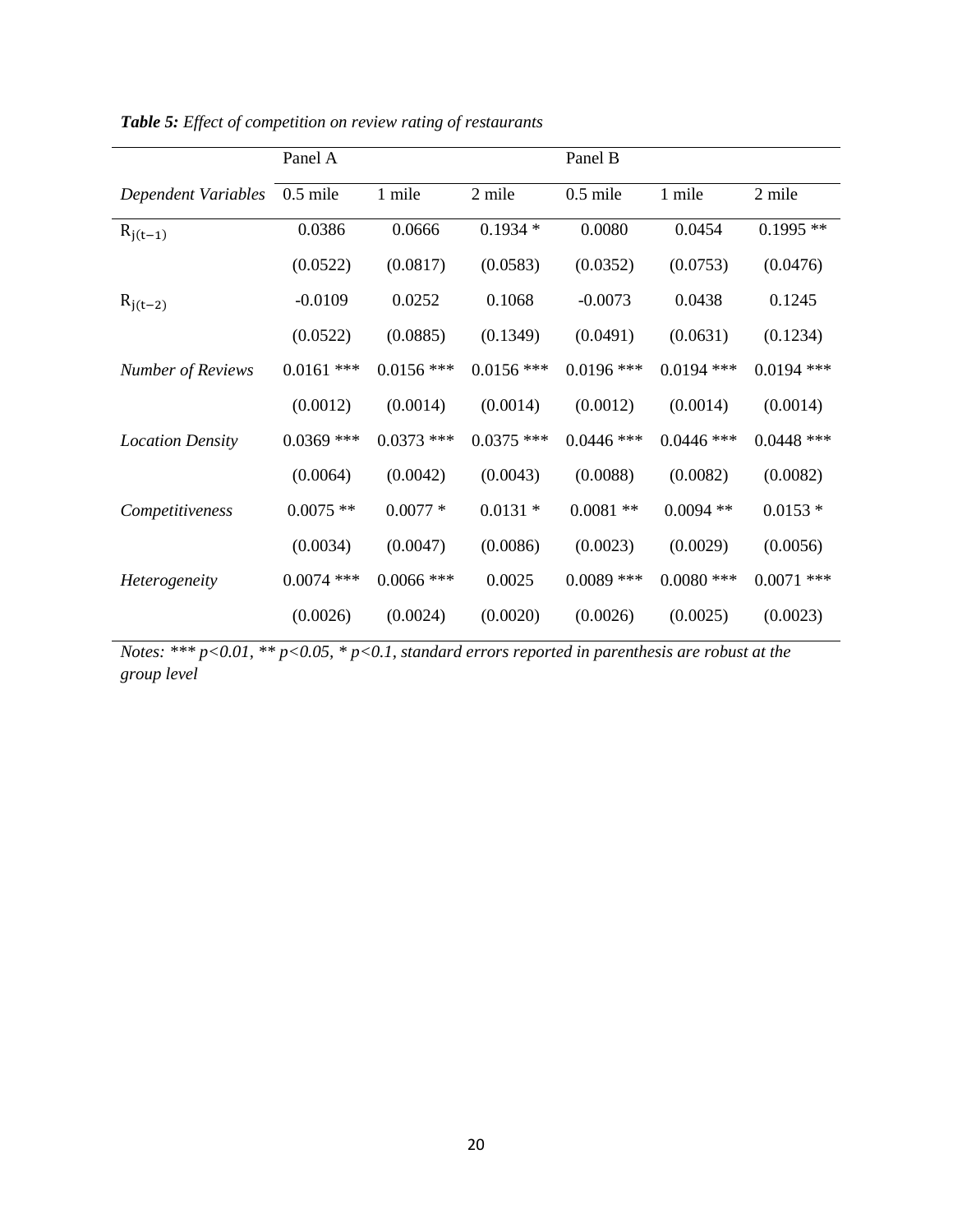|                            | Panel A      |              |              | Panel B      |              |              |
|----------------------------|--------------|--------------|--------------|--------------|--------------|--------------|
| <b>Dependent Variables</b> | $0.5$ mile   | 1 mile       | 2 mile       | $0.5$ mile   | 1 mile       | 2 mile       |
| $R_{j(t-1)}$               | $0.1279**$   | 0.0343       | 0.0632       | 0.0946       | 0.0458       | 0.0867       |
|                            | (0.0471)     | (0.1086)     | (0.1805)     | (0.0675)     | (0.0975)     | (0.2273)     |
| $R_{j(t-1)} *$             | $0.2140$ *** | $0.2822$ *** | $0.4735$ *** | $0.2245$ *** | $0.3087$ *** | $0.4859$ *** |
| <b>Location Density</b>    | (0.0450)     | (0.0469)     | (0.0573)     | (0.0411)     | (0.0410)     | (0.0518)     |
| $R_{j(t-1)} *$             | $0.1052$ *** | $0.1587**$   | $0.2101 *$   | $0.1379$ *** | $0.1716**$   | $0.2183$ **  |
| Competitiveness            | (0.0315)     | (0.0644)     | (0.1293)     | (0.0311)     | (0.0623)     | (0.1167)     |
| $R_{j(t-1)} *$             | 0.0056       | $-0.0003$    | $-0.0128$    | $-0.0003$    | $-0.0006$    | $-0.0069$    |
| Heterogeneity              | (0.0227)     | (0.0264)     | (0.0230)     | (0.0285)     | (0.0292)     | (0.0314)     |
| Numbers of review          | $0.0137$ *** | $0.0137$ *** | $0.0113$ *** | $0.0186$ *** | $0.0185$ *** | $0.0184$ *** |
|                            | (0.0011)     | (0.0013)     | (0.0012)     | (0.0012)     | (0.0014)     | (0.0014)     |
| <b>Location Density</b>    | $0.0684$ **  | $0.0807$ *** | $0.0927$ *** | $0.9574$ *** | $0.1006$ *** | $0.1504$ *** |
|                            | (0.0275)     | (0.0108)     | (0.0142)     | (0.0198)     | (0.0134)     | (0.0163)     |
| Competitiveness            | $0.0287$ *** | $0.0480**$   | 0.0506       | $0.0303$ *** | $0.0496$ *** | 0.0522       |
|                            | (0.0079)     | (0.0170)     | (0.0340)     | (0.0076)     | (0.0117)     | (0.0302)     |
| Heterogeneity              | 0.0018       | 0.0056       | 0.0059       | 0.0036       | 0.0108       | $0.0112 *$   |
|                            | (0.0045)     | (0.0061)     | (0.0043)     | (0.0044)     | (0.0067)     | (0.0049)     |

|  |  | Table 6: Effect of competition on review rating of restaurants with interaction terms |  |  |  |  |  |  |
|--|--|---------------------------------------------------------------------------------------|--|--|--|--|--|--|
|--|--|---------------------------------------------------------------------------------------|--|--|--|--|--|--|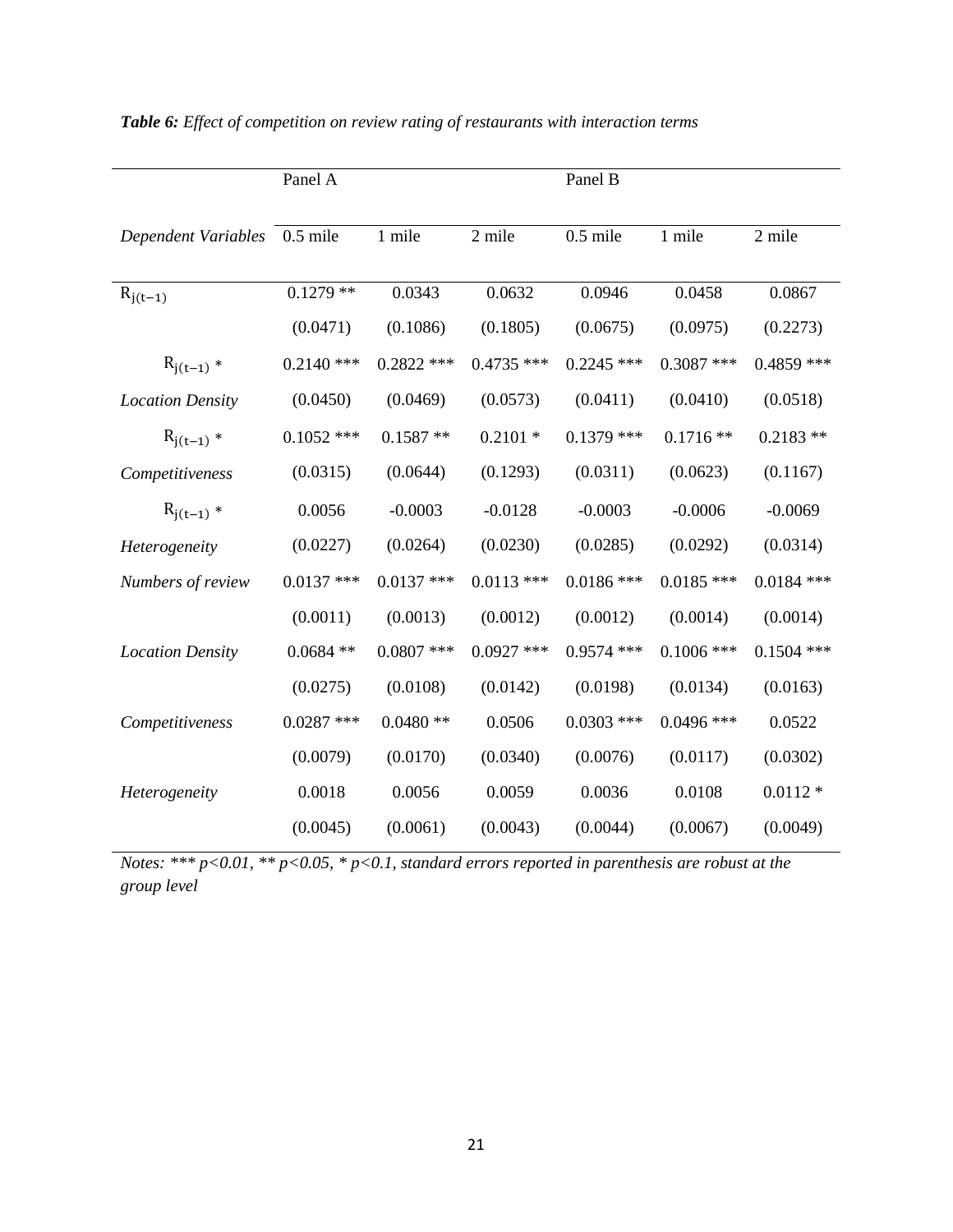|                            | Panel A      |              |              | Panel B      |              |              |
|----------------------------|--------------|--------------|--------------|--------------|--------------|--------------|
| <b>Dependent Variables</b> | $0.5$ mile   | 1 mile       | 2 miles      | $0.5$ mile   | 1 mile       | 2 miles      |
| Same $R_{j(t-1)}$          | 0.0475       | 0.0285       | 0.0554       | 0.0511       | $0.0522**$   | $0.0787**$   |
|                            | (0.0468)     | (0.0683)     | (0.1165)     | (0.0373)     | (0.0175)     | (0.0187)     |
| Same $R_{j(t-2)}$          | 0.0283       | 0.0266       | 0.100        | 0.0194       | 0.0168       | 0.02954      |
|                            | (0.0448)     | (0.0708)     | (0.124)      | (0.0189)     | (0.0185)     | (0.0298)     |
| Different $R_{j(t-1)}$     | $-0.0104$    | 0.0069       | $-0.015$     | 0.0053       | 0.0037       | $-0.0059$    |
|                            | (0.0306)     | (0.0320)     | (0.035)      | (0.0280)     | (0.0808)     | (0.0473)     |
| different $R_{j(t-2)}$     | $-0.0287$    | $-0.0044$    | 0.017        | $-0.0094$    | 0.0049       | 0.0059       |
|                            | (0.0324)     | (0.0308)     | (0.034)      | (0.0495)     | (0.0428)     | (0.0280)     |
| <b>Number of Reviews</b>   | $0.0161$ *** | $0.0156$ *** | $0.0156$ *** | $0.0195$ *** | $0.0195$ *** | $0.0195$ *** |
|                            | (0.0012)     | (0.0014)     | (0.0014)     | (0.0014)     | (0.0014)     | (0.0014)     |
| <b>Location Density</b>    | $0.0095$ *** | $0.0373$ *** | $0.0374$ *** | $0.0446$ *** | $0.0446$ *** | $0.0448$ *** |
|                            | (0.0165)     | (0.0042)     | (0.0043)     | (0.0088)     | (0.0082)     | (0.0082)     |
| Competitiveness            | $0.0074$ **  | 0.0079       | $0.0131 *$   | $0.0081**$   | $0.0095$ **  | $0.0157**$   |
|                            | (0.0034)     | (0.0052)     | (0.0086)     | (0.0024)     | (0.0029)     | (0.0042)     |
| Heterogeneity              | 0.0032       | $0.0066$ *** | 0.0024       | $0.0089$ *** | $0.0080$ *** | $0.0071$ *** |
|                            | (0.0026)     | (0.0024)     | (0.0020)     | (0.0028)     | (0.0026)     | (0.0024)     |

*Table 7: Effect of competition on review rating of restaurants with cuisine category differentiation*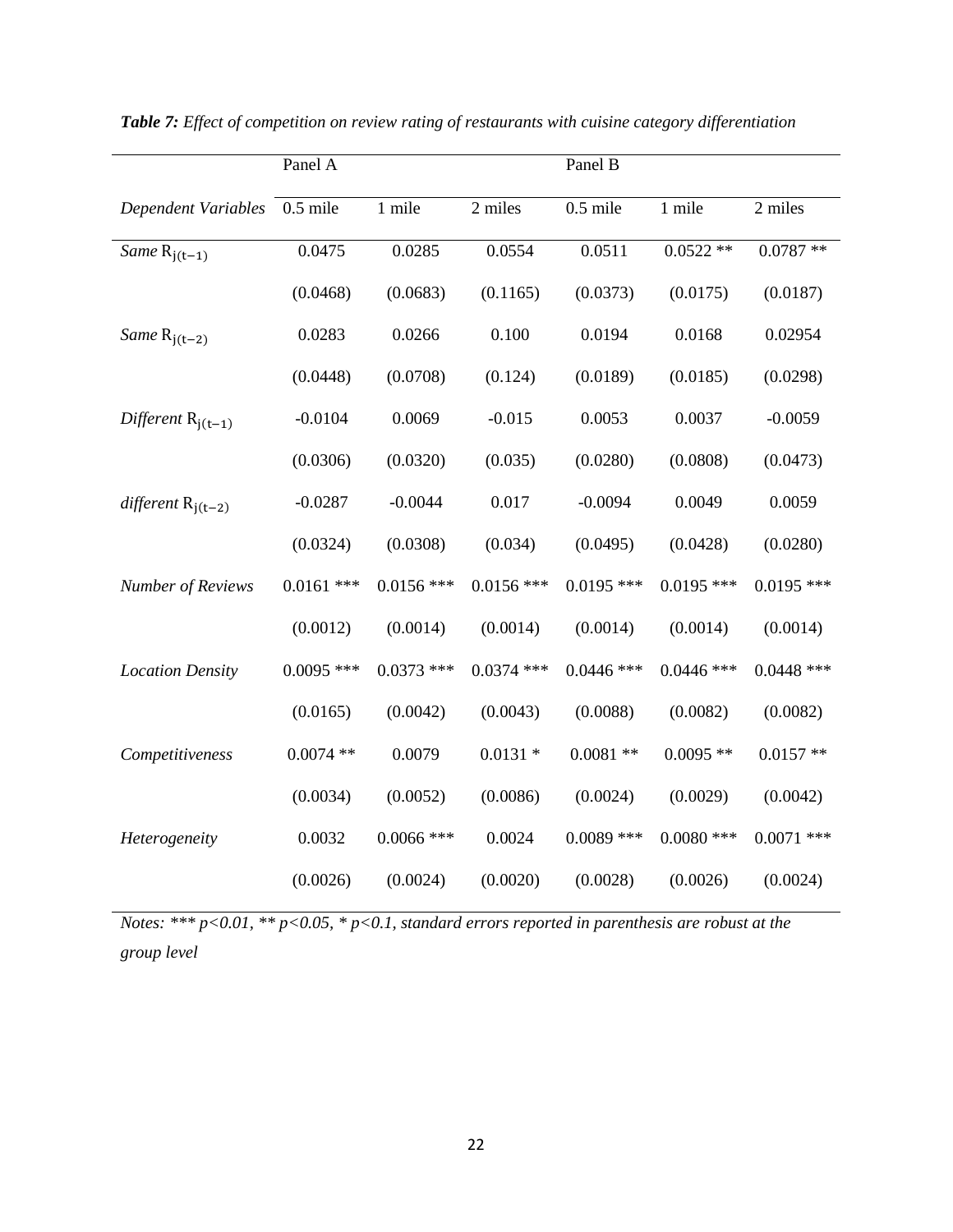|                 | Panel A      |              |              | Panel B      |              |              |
|-----------------|--------------|--------------|--------------|--------------|--------------|--------------|
| Dependent       | Economy      | Midrange     | Luxury       | Economy      | Midrange     | Luxury       |
| Variables       | Restaurants  | Restaurants  | Restaurants  | Restaurants  | Restaurants  | Restaurants  |
| $R_{j(t-1)l}$   | $0.1665*$    | 0.0145       | 0.0890       | $0.2793$ *** | 0.0773       | 0.1167       |
|                 | (0.0917)     | (0.0827)     | (0.1801)     | (0.0478)     | (0.0487)     | (0.9323)     |
| $R_{j(t-2)l}$   | 0.0333       | 0.0873       | $-0.0273$    | 0.0635       | $0.1191 *$   | $-0.0057$    |
|                 | (0.0929)     | (0.0767)     | (0.0975)     | (0.0589)     | (0.0443)     | (0.0847)     |
| $R_{j(t-1)m}$   | 0.0605       | 0.0253       | 0.1179       | 0.1184       | 0.0459       | $0.2085*$    |
|                 | (0.0710)     | (0.0772)     | (0.1562)     | (0.0635)     | (0.0571)     | (0.0838)     |
| $R_{j(t-2)m}$   | 0.1293       | $0.0792 *$   | $0.1383*$    | $0.1749*$    | $0.1247*$    | $0.2268$ *** |
|                 | (0.0694)     | (0.0397)     | (0.0797)     | (0.0639)     | (0.0487)     | (0.0586)     |
| $R_{j(t-1)h}$   | $-0.0218$    | $-0.0292$    | $0.2826**$   | 0.0191       | 0.0387       | $0.3067$ *** |
|                 | (0.0365)     | (0.0311)     | (0.0723)     | (0.0269)     | (0.0295)     | (0.0680)     |
| $R_{j(t-2)h}$   | 0.0295       | 0.0367       | 0.1074       | 0.0312       | 0.0056       | $0.1198 *$   |
|                 | (0.0342)     | (0.0290)     | (0.0612)     | (0.0368)     | (0.0471)     | (0.0558)     |
| Number of       | $0.0232$ *** | $0.0077$ *** | $0.0059$ *** | $0.0378$ *** | $0.0093$ *** | $0.0060$ *** |
| Reviews         | (0.0028)     | (0.0015)     | (0.0005)     | (0.0028)     | (0.0013)     | (0.0005)     |
| Location        | $0.0529$ *** | $0.0153$ *** | 0.0059       | $0.0858$ *** | $0.0212$ *** | 0.0094       |
| Density         | (0.0085)     | (0.0049)     | (0.0146)     | (0.0062)     | (0.0034)     | (0.0097)     |
| Competitiveness | 0.0095       | 0.0095       | $0.0032 *$   | 0.0086       | 0.0082       | $0.0024$ *   |
|                 | (0.0084)     | (0.0066)     | (0.0012)     | (0.0076)     | (0.0062)     | (0.0010)     |
| Heterogeneity   | $0.0063 *$   | $0.0064 *$   | $0.0043 *$   | $0.0061$ **  | $0.0061$ **  | $0.0043*$    |
|                 | (0.0036)     | (0.0033)     | (0.0025)     | (0.0028)     | (0.0026)     | (0.0021)     |

*Table 8: Effect of competition on review rating of restaurants with price differentiation in a one-mile distance*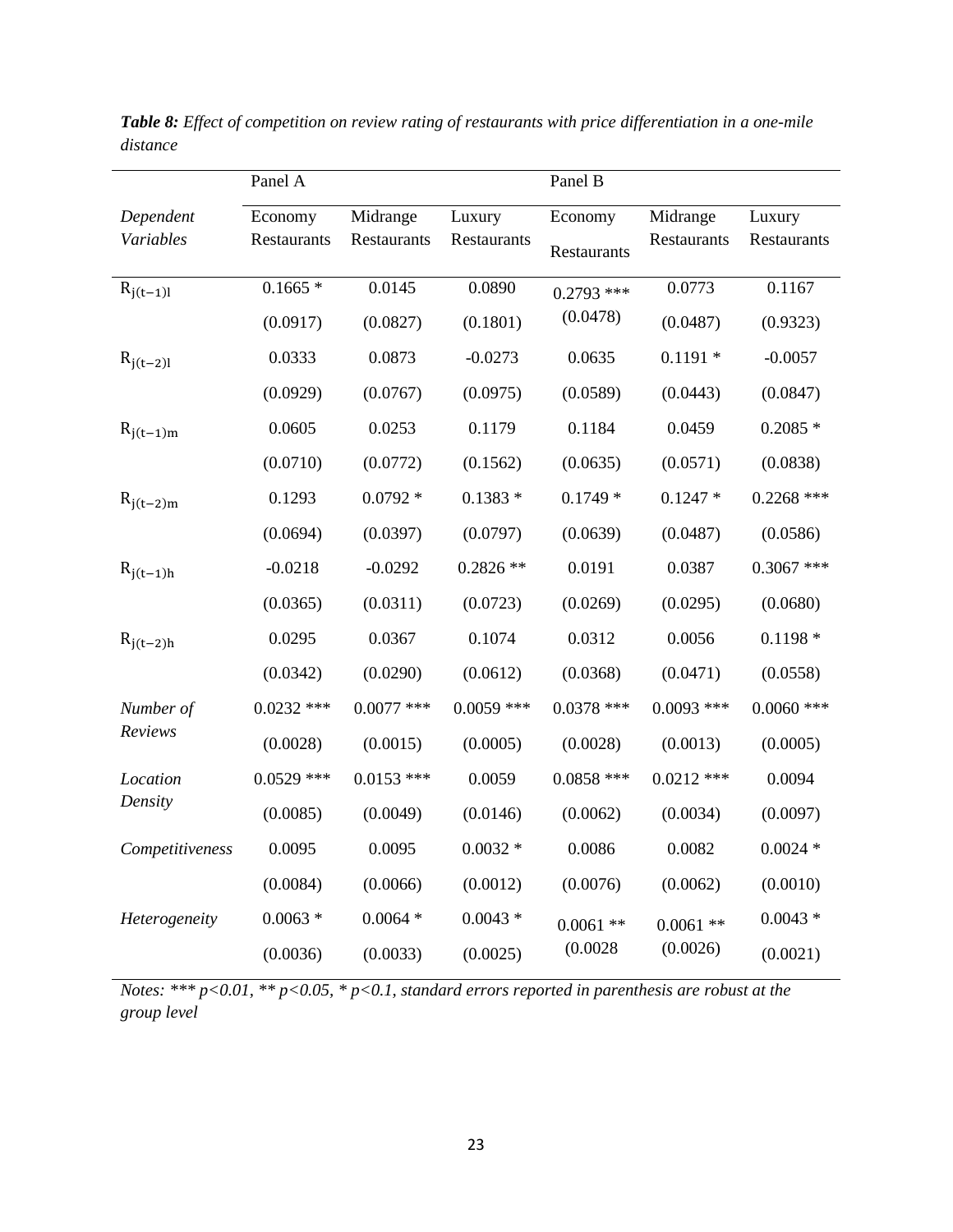|                        | $0.5$ mile             |                         |                       | 2 mile                 |                         |                       |
|------------------------|------------------------|-------------------------|-----------------------|------------------------|-------------------------|-----------------------|
| Dependent<br>Variables | Economy<br>Restaurants | Midrange<br>Restaurants | Luxury<br>Restaurants | Economy<br>Restaurants | Midrange<br>Restaurants | Luxury<br>Restaurants |
| $R_{j(t-1)l}$          | 0.0152                 | 0.0633                  | 0.0700                | $0.3044$ **            | 0.0723                  | 0.1614                |
|                        | (0.0612)               | (0.0584)                | (0.1353)              | (0.1255)               | (0.1327)                | (0.3198)              |
| $R_{j(t-2)l}$          | 0.0013                 | 0.0024                  | $-0.2672$             | 0.0305                 | 0.0634                  | 0.3706                |
|                        | (0.0707)               | (0.0574)                | (0.1945)              | (0.0818)               | (0.0774)                | (0.3184)              |
| $R_{j(t-1)m}$          | 0.0703                 | 0.0046                  | $-0.0637$             | $-0.0186$              | 0.0645                  | 0.4552                |
|                        | (0.0507)               | (0.0496)                | (0.1786)              | (0.1332)               | (0.1281)                | (0.3768)              |
| $R_{j(t-2)m}$          | 0.0208                 | $0.0723 *$              | $0.0565*$             | $-0.0425$              | $0.1007 *$              | 0.1493                |
|                        | (0.0503)               | (0.0374)                | (0.0206)              | (0.0663)               | (0.0504)                | (0.1623)              |
| $R_{j(t-1)h}$          | $-0.0293$              | 0.0297                  | $0.0784*$             | 0.0046                 | $-0.0070$               | $0.2838**$            |
|                        | (0.0562)               | (0.0416)                | (0.0363)              | (0.0329)               | (0.0286)                | (0.1474)              |
| $R_{j(t-2)h}$          | 0.0230                 | 0.0149                  | 0.0105                | 0.0090                 | 0.0384                  | $0.1079*$             |
|                        | (0.0496)               | (0.0374)                | (0.1136)              | (0.0175)               | (0.0193)                | (0.0602)              |
| Number of              | $0.0217$ ***           | $0.0072$ ***            | $0.0109$ ***          | $0.0233$ ***           | $0.0078$ ***            | $0.0050$ ***          |
| Reviews                | (0.0021)               | (0.0015)                | (0.0034)              | (0.0028)               | (0.0015)                | (0.0005)              |
| Location               | 0.0317                 | 0.0113                  | 0.0213                | $0.0532$ ***           | $0.0156$ ***            | 0.0039                |
| Density                | (0.0279)               | (0.0214)                | (0.0412)              | (0.0085)               | (0.0049)                | (0.0147)              |
| Competitiveness        | $0.0171$ **            | 0.0023                  | 0.0044                | 0.0201                 | 0.0042                  | 0.0107                |
|                        | (0.0062)               | (0.0042)                | (0.0091)              | (0.0143)               | (0.0096)                | (0.0255)              |
| Heterogeneity          | $0.0018 *$             | $0.0047*$               | $0.0096*$             | 0.0024                 | $0.0049*$               | $0.0098$ **           |
|                        | (0.0044)               | (0.0019)                | (0.0042)              | (0.0027)               | (0.0032)                | (0.0047)              |

*Table 9: Effect of competition on review rating of restaurants with price differentiation in for different radius*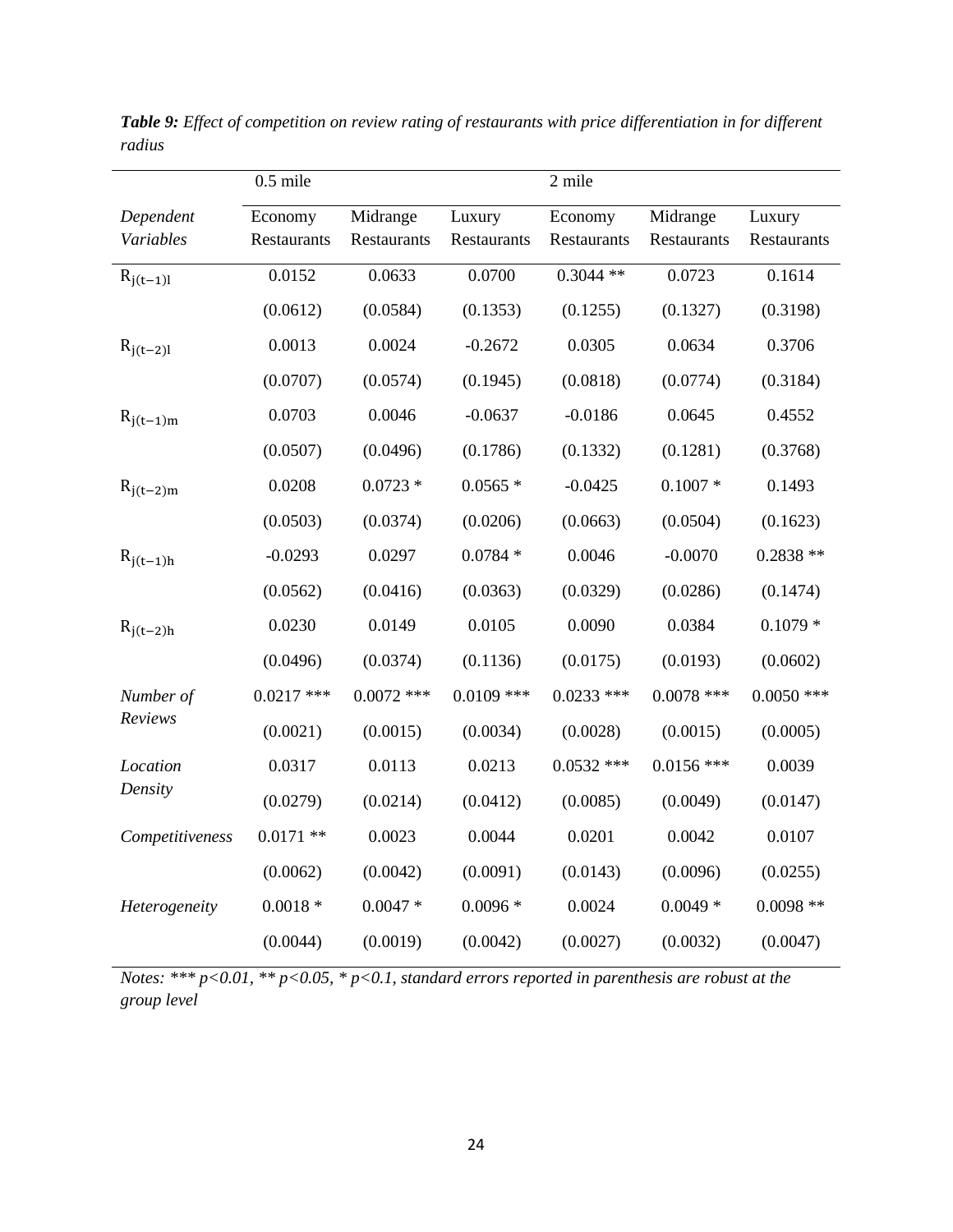|                          | Panel A  |              |              | Panel B  |              |              |
|--------------------------|----------|--------------|--------------|----------|--------------|--------------|
| Dependent Variables      | Model 1  | Model 2      | Model 3      | Model 1  | Model 2      | Model 3      |
| $en - hq_{i(t-1)}$       | 0.0200   | $0.0200*$    | $0.0201$ *   | 0.0240   | $0.0244*$    | $0.0245**$   |
|                          | (0.0149) | (0.0112)     | (0.0104)     | (0.0148) | (0.0113)     | (0.0106)     |
| $en_{j(t-1)}$            | 0.0368   |              | 0.0306       | 0.370    |              | 0.0331       |
|                          | (0.0352) |              | (0.0292)     | (0.0358) |              | (0.0338)     |
| <b>Number of Reviews</b> |          | $0.0159$ *** | $0.0158$ *** |          | $0.0198$ *** | $0.0198$ *** |
|                          |          | (0.0013)     | (0.0013)     |          | (0.0014)     | (0.0014)     |
| <b>Location Density</b>  |          | $0.0373$ *** | $0.0293**$   |          | $0.0328*$    | $0.0287 *$   |
|                          |          | (0.0022)     | (0.0098)     |          | (0.0109)     | (0.0124)     |
| Competitiveness          |          | 0.0077       | 0.0077       |          | $0.0094*$    | $0.0094*$    |
|                          |          | (0.0047)     | (0.0046)     |          | (0.0044)     | (0.0044)     |
| Heterogeneity            |          | $0.0062**$   | $0.0062$ **  |          | $0.0083$ *** | $0.0083$ *** |
|                          |          | (0.0022)     | (0.0022)     |          | (0.0023)     | (0.0023)     |

*Table 10: Effect of new entrants on review rating of restaurants in a one-mile radius*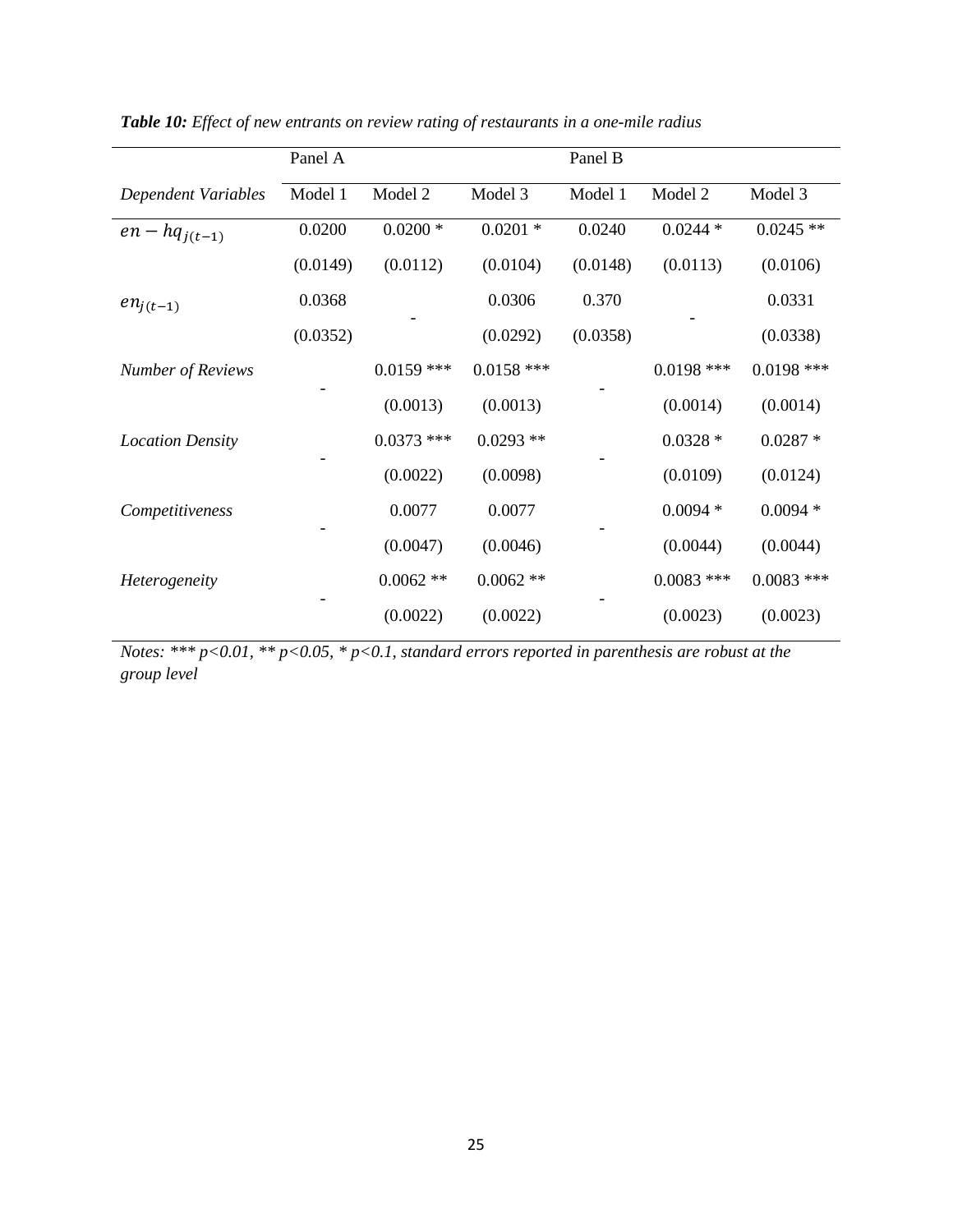

Figure1: Number of entry and exit in each month



Figure 2: average review rating for the different price range for every month